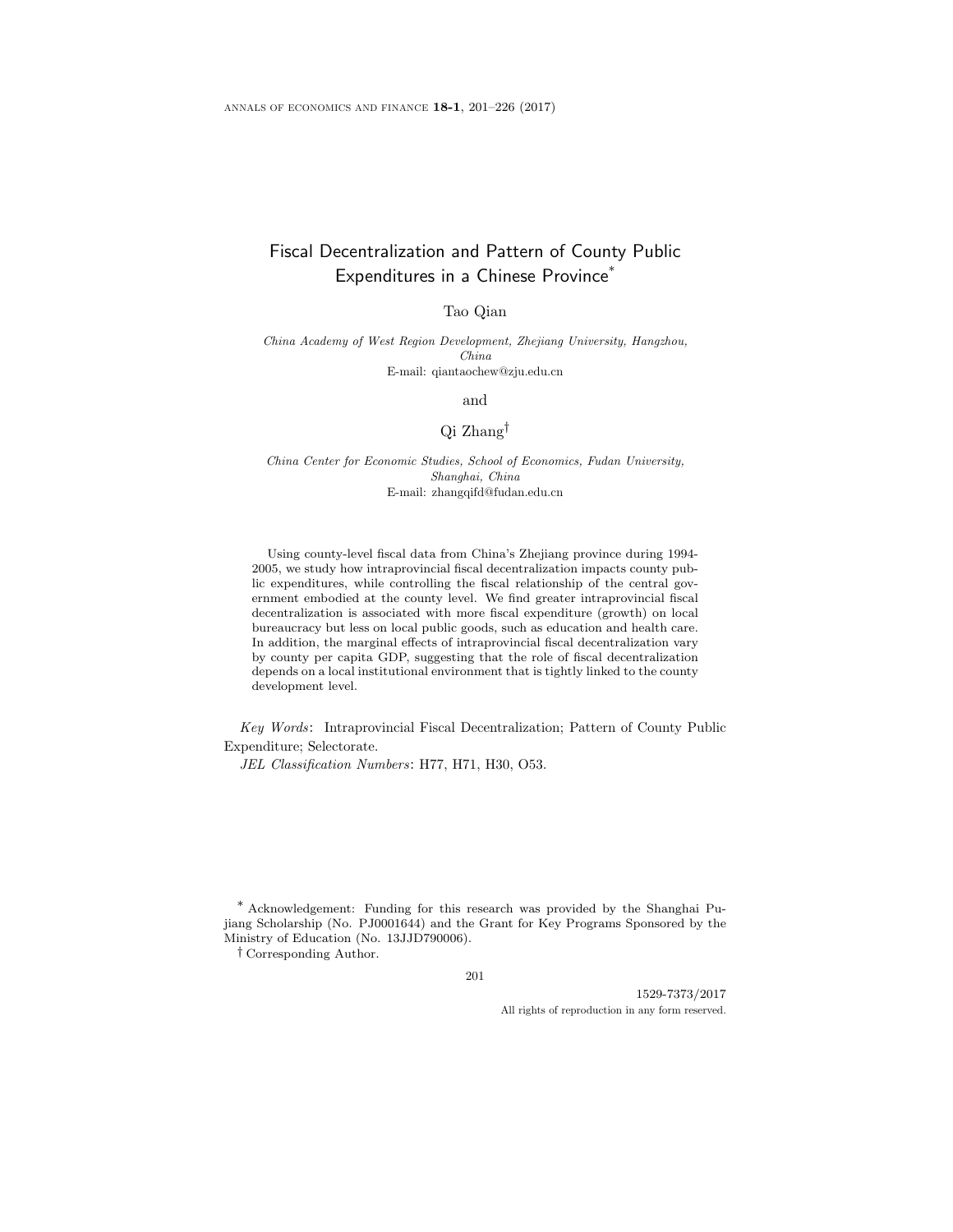## 1. INTRODUCTION

Fiscal decentralization can bring about both costs and benefits. In conventional wisdom, fiscal decentralization has obvious beneficial effects on local governance and development (Zhang and Zhou, 1998; Lin and Liu, 2000; Jin, Qian, and Weingast, 2005), through the channels of the better official using local information to match the citizen's preferences (Hayek, 1948; Oates, 1972; Samuelson, 1954), spurring interjurisdictional competition (Tiebout, 1956), and so on. Many scholars, however, emphasize that decentralization is likely to come with costs, due to regional externalities (Musgrave, 1969; Riker, 1964), local elite capture (Bardhan and Mookherjee, 2000), "race-to-bottom" competition (Keen and Marchand, 1997), or state-eroding federalism (Cai and Treisman, 2004).

The contemporary literature makes clear the importance of institutions and politicians' incentives in determining whether or not the benefits of fiscal decentralization outweigh the costs. Institutions, be they political or fiscal (such as local elections, the party system, intergovernmental transfers, etc.), not only determine whether public officials care about the needs of the local population in their own jurisdictions, but they also influence the ways through which the decentralized settings shape local politicians' incentives for making decisions on economic policies, resource distribution, market opening, and so forth. For instance, based on large panel data covering up to 75 countries, including transition countries, for 25 years, Enikolopov and Zhuravskaya (2007) found that the strength of national political parties and administrative subordination (i.e., appointing local politicians rather than electing them) substantially influences the results of fiscal decentralization.

Using a panel for 16 countries between 1980 and 1998, Neyapti (2010) found the absence of local elections is associated with greater effectiveness of fiscal decentralization. Interestingly, the effects of fiscal decentralization also lie with the design of intergovernmental fiscal systems. Zhuravskaya (2000) found that in Russia, revenue-sharing between regional and local governments provides local governments with no incentive to increase the tax base or provide public goods. In addition, the more a decentralized government relies on fiscal transfers, which are equivalent to unearned income streams, to finance its expenditures, the more likely it is that the subnational government will engage in activities like appropriating rents, rather than protecting investors (Desai, Freinkman, and Goldberg, 2005). Transfers from higher-level governments may also destroy lower-level governments' incentive to foster their own tax base (Alexeev and Kurlyandskaya, 2003), entice the latter to overspend (Rodden, 2002), or result in excessive centralization of regional government spending (Freinkman and Plekhanov, 2009).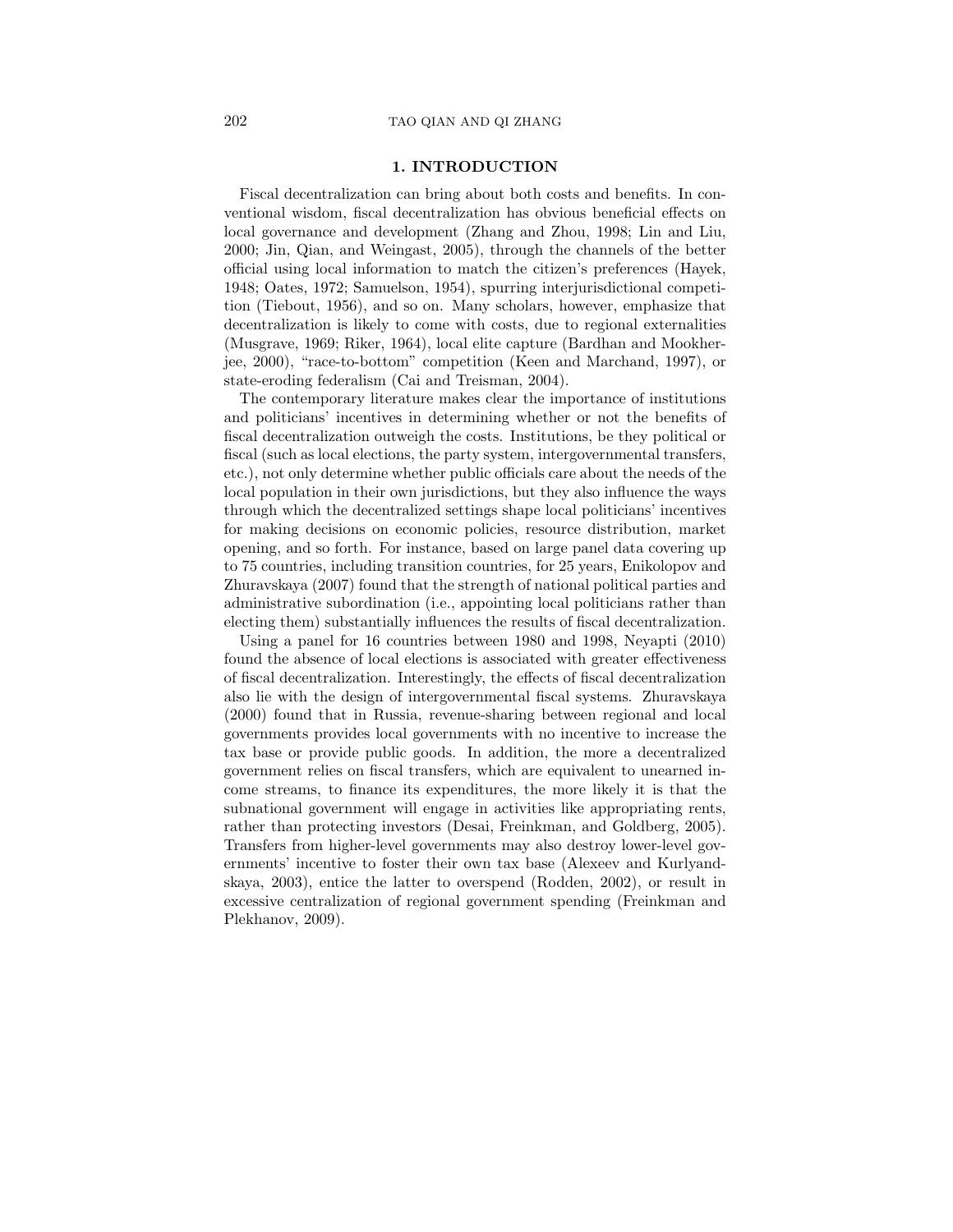In this article, we extend the analysis of fiscal decentralization against the backdrop of an authoritarian single-party system like China's. We argue that, given the increasing fiscal autonomy of local government, measured here as the net fiscal resource at the discretion of county government vis- `a-vis the provincial government, politicians may not be keen to provide public social goods and foster economic efficiency. Instead, in order to secure their political career, local leaders may use fiscal resources primarily to buy loyalty from their selectorate,<sup>1</sup> i.e., the administrative and security personnel who compose the key constituency of the local leadership.

Using unique county-level panel data for up to 55 counties between 1994 and 2005 in Zhejiang province, we investigated the relationship between Zhejiang's sub-provincial fiscal decentralization and the county government's fiscal behavior, as well as their public goods provisions. The empirical evidence is consistent with our argument. To be more specific, overall greater fiscal autonomy is associated with faster growth of fiscal expenditure in administrative organs and security apparatus but with negative or insignificant growth in education, social security, and health care. In addition, these effects vary according to the income levels of the counties. As a result, public goods, including health care (doctors and beds), roads, and teachers (as the ratio to students) are underfunded.

One contribution of this research is that we empirically distinguish the province-county fiscal relationship from the center-province fiscal relationship, as dedicated by the 1994 Tax Assigning System (TAS), and examine the intraprovincial fiscal decentralization and its impact on county government's fiscal behaviors within a Chinese province. At present, the basic framework of China's fiscal system is the TAS, introduced in 1994 by the central government. Since then, a large body of research has examined the features of fiscal decentralization in China, as well as its effects on the economy. Most measure decentralization by how fiscal revenues and responsibilities are divided between the central government and provincial governments (Jin, Qian, and Weingast, 2005; Lin and Liu, 2000; Zhang and Zhou, 1998). The TAS, however, did not stipulate what a sub-provincial fiscal system ought to be (World Bank, 2002). In practice, not only does the center-province fiscal relationship not equate with that at sub-provincial levels, but provinces also differ greatly as to how intraprovincial fiscal reform should unfold. To our knowledge, our research is the first to investigate the fiscal interactions between provincial and county governments and how it affects local public expenditure, while controlling for the centerprovince fiscal relationship (manifested at the county level).

This study is also related to the literature on political survival and the incentives of politicians under authoritarian regimes in general, and in China

<sup>&</sup>lt;sup>1</sup>We borrow the term of selectorate from Susan Shirk (Shirk, 1993).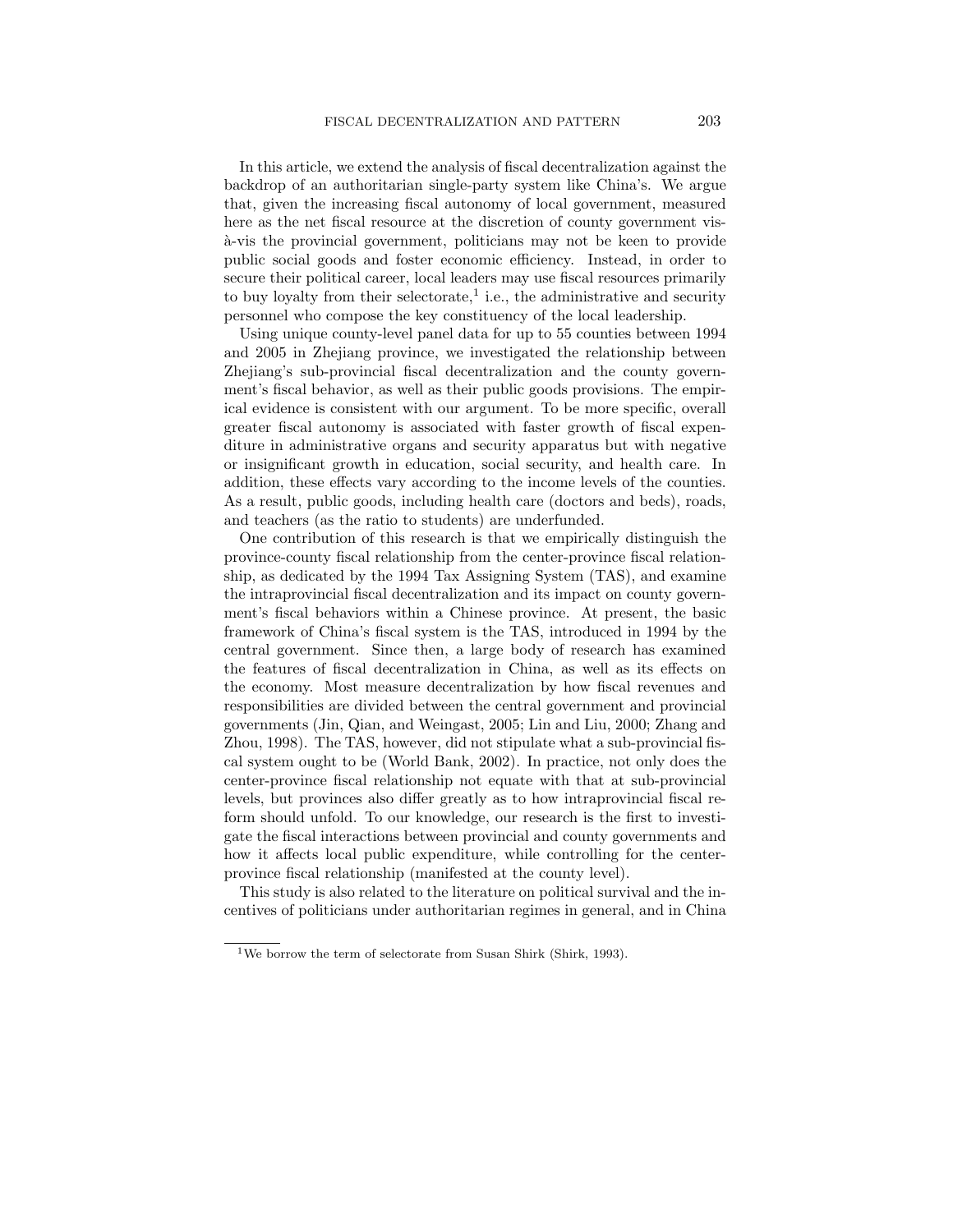in particular. Most research on comparative fiscal federalism and decentralization tends to laud China as a paradigm of market-preserving federalism (Montinola, Qian, and Weingast, 1995; Qian and Weingast, 1997), in which the ruling party's cadre promotion system and the organization of "M-form" hierarchy institutionalized the regional yardstick competition between local officials and, thus, induced the decentralized subnational governments to facilitate non-state sector investment and expand growth in order to get promotions (Li and Zhou, 2005; Maskin, Qian, and Xu, 2000).<sup>2</sup> Without denying the economy's importance, we argue that leaders of local governments are most immediately concerned with building up their political foundations by guaranteeing the loyalty of their selectorate, i.e., the local bureaucratic personnel.<sup>3</sup> In comparison with social welfare and growth, continued support of the local bureaucracy can be more important for securing local leaders' political lives. Therefore, to benefit the local bureaucracy, the use of public resources may come at the sacrifice of economic efficiency and broad social interests. Our empirical analysis gives support to this hypothesis, which suggests that, very likely, there are more nuanced ways through which decentralization can affect the economy.

Our research also helps reflect on the role of fiscal transfers. There are many studies emphasizing the adverse effect of intergovernmental transfers, since the transfers, like the unearned income stream, detach the available resources from the tax base within the receiving region's jurisdiction. As we will introduce in this article, in Zhejiang, the fiscal transfer that a county receives from the provincial government is linked to the county's tax revenue. Our analysis of Zhejiang's fiscal system shows that, given the political incentives we mentioned above, even if the fiscal transfers are related to a county's own tax base, its effects are not as beneficial, as suggested in the literature.

In this research, we take Zhejiang as the analytical subject. As one of the richest provinces among China's 31 provinces and municipalities, Zhejiang's fiscal system has been a star in academic and policy circles since the 1994 TAS reform, and an increasing number of provinces are inclined to copy Zhejiang's "Province Governing County  $(PGC)$ " fiscal model,<sup>4</sup> adopted by Zhejiang in 1953 and still in place today.<sup>5</sup> Zhejiang was also the first

<sup>2</sup>For a useful summary and review of these studies, see Xu (2011).

<sup>3</sup>Some research also notes that, in China, local government officials' career concerns play a major role in determining its behavioral pattern. But most attention is paid to the interactions between the central and local government, in which they regard the latter as a coherent entity with its own private agenda that might be not consistent with the center's target. See Tsui and Wang (2008) and Oi (1999).

<sup>&</sup>lt;sup>4</sup>Up to now, there are, in total, 20 provinces that have adopted the PGC system, although the concrete contents differ across the different provinces.

<sup>&</sup>lt;sup>5</sup>The PGC system was briefly abandoned in the late period of the Cultural Revolution (1966-1976) and was resumed soon after the CR came to an end.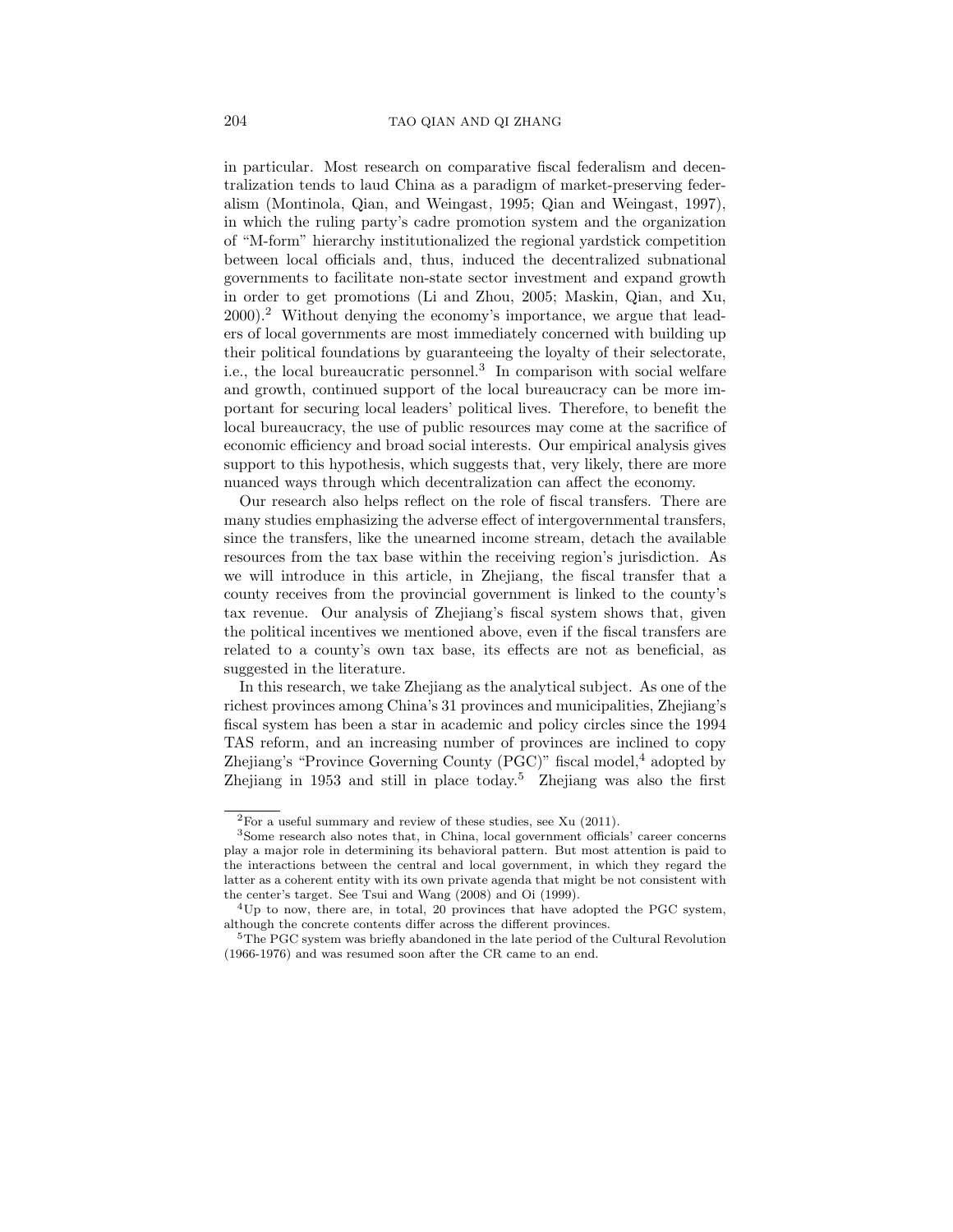province to establish its own intraprovincial fiscal transfer system after 1994. Under the PGC, the county government has no fiscal relations with the prefecture (city) government<sup>6</sup> but instead deals with the provincial government, including receiving fiscal transfers directly from the provincial government. In addition, the head of the county's local tax bureau is appointed by county leaders. Therefore, under the PGC system, a county's fiscal expenditures are, to a large extent, a reflection of how the county leadership allocates public resources. Given the national popularity of Zhejiang's fiscal model, it is of great importance to examine the fabric of the system and how it works to fit with politicians' political incentives.

The following section offers a brief overview of Zhejiang's fiscal system after 1994, especially how it shaped the fiscal relations between the provincial and the county governments, increased county governments' fiscal autonomy, affected county governments' incentives and behaviors, and led to certain economic outcomes, i.e., public good provisions. Section 3 introduces the data and empirical strategy we use to test our hypotheses. Section 4 reports and discusses the testing results. Section 5 concludes.

# 2. A BRIEF SUMMARY OF ZHEJIANG'S FISCAL SYSTEM

## 2.1. The divergent trends of central and provincial fiscal centralization after 1994

The TAS fiscal reform of 1994 laid the basic framework for the present central-provincial fiscal relations.<sup>7</sup> Aiming at centralizing most revenue collection without changing the expenditure responsibilities among different levels of governments, the new fiscal system categorized taxes into central, local, and shared taxes. The reform significantly raised the central government's revenue, in relation to the sub-provincial governments, and allowed the center to play a more significant redistribution role. For example, one of the most important shared taxes is the value added tax (VAT), of which only 25% belongs to the sub-provincial governments. In fact, after 1994, the center continued to centralize tax revenue. In 1994, the center retained 50% of the stamp tax on securities transactions, but increased the share three times after 2000 and eventually increased it to 97% in 2002. In addition, in 2002, the center claimed 50% of the income tax, and this share rose to 60% in 2003. Because the centralization of revenue did not come with the shrinking of the sub-national governments' fiscal responsibilities, the center introduced an intergovernmental transfer system to compensate

<sup>6</sup>Chinese administrative hierarchy contains five levels from high to low: center, province, prefecture (or city), county, and township. Under the non-PGC system, county government should settle its fiscal account with prefectural/city government.

<sup>7</sup>For a succinct introduction of the fiscal system in China, see Wong and Bird (2008).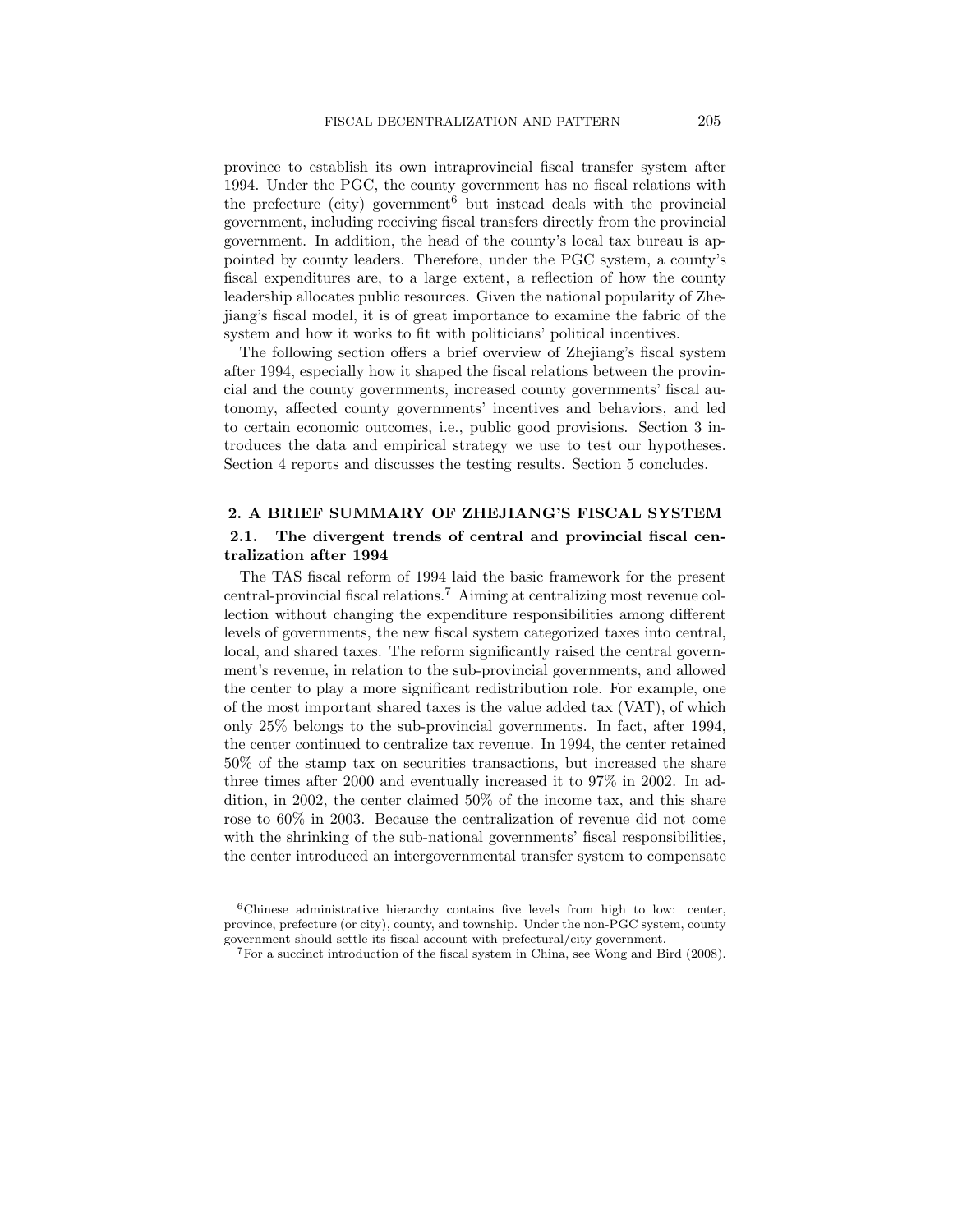for the reduced fiscal capacity of local governments, and to deal with the widening fiscal disparity between regions.

Students of the Chinese fiscal system tend to believe the post-1994 fiscal centralization substantially worsened the fiscal status of sub-national governments at various levels because it forced them to do exactly as the center had done, namely, to centralize more tax revenues from their subordinate government bodies while devolving fiscal burdens to the latter. This claim, however, may be exaggerated, because the TAS reform did not regulate fiscal relationships between sub-provincial governments, and, in practice, the sub-provincial fiscal system differs considerably across provinces.

FIG. 1. Median values of central and provincial fiscal centralization across Zhejiang counties, 1994-2005



Note: CFCR is the center's fiscal centralization ratio, measured as the share of the net fiscal revenue turned over by a county government to the center in the county's total fiscal revenue; PFCR is the provincial fiscal centralization ratio, measured as the share of the net fiscal revenue centralized by the provincial government in the net fiscal revenue left over to a county after it has submitted revenues to the center.

FIG. 1 shows there is a divergent trend between the central and subprovincial fiscal revenue centralizations in Zhejiang province. The dashed line represents the center's net fiscal centralization ratio (CFCR), defined as the share of net fiscal revenue turned over to the center from a county's total fiscal revenue. The sold line stands for the sub-provincial fiscal centralization ratio (PFCR), defined as the share of the provincial government's net fiscal revenue in a county's remaining fiscal revenues after the center has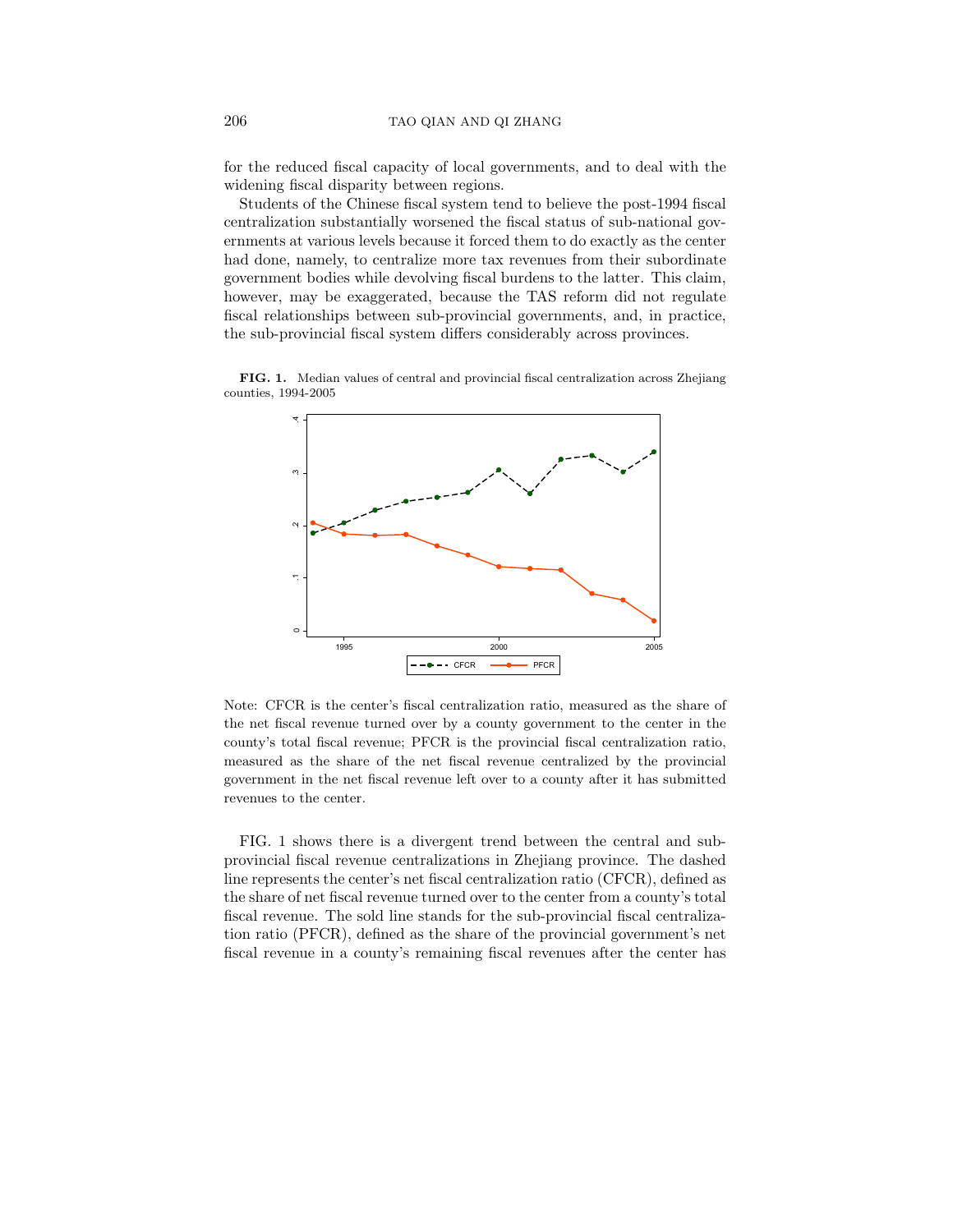claimed its net revenues.<sup>8</sup> CFCR measures to what extent a county's fiscal revenue is centralized by the central government, while PFCR measures the degree to which the provincial government centralizes the remaining county fiscal revenues after a county has submitted revenues to the center.

As shown in FIG. 1 that, since 1994, the central government has been collecting more and more fiscal revenues from Zhejiang's county governments. The median value of CFCR, for example, rose from 18.5% percent in 1994 to 34% in 2005. On the other hand, during the same period, PFCR declined from 20% to 1.8%. Thus, contrary to the conventional wisdom that a provincial government tends to extract more resources from the subordinate governments to make up its fiscal shortfall, the sub-provincial fiscal centralization in Zhejiang has loosened through the period to counterbalance the tightening central fiscal centralization. In fact, over the whole period, the resources at the county governments' disposal were kept more or less intact, with the share of the net county fiscal revenues in total county fiscal revenues at 62% in 1994 and 63% in 2005.

FIG. 2. The relationship between PFCR and log (Per capita GDP), 1994-2005



Log (per capita GDP)

Not only did the provincial government officials show little interest in centralizing fiscal resources into their own hands, but they also took into account the variety of economic development levels across counties when deciding how to divide fiscal revenues between themselves and county gov-

<sup>8</sup>Section 3 explains why and how we construct CFCR and PFCR to reflect the central fiscal centralization and sub-provincial fiscal decentralization (which equals 1-PFCR), respectively.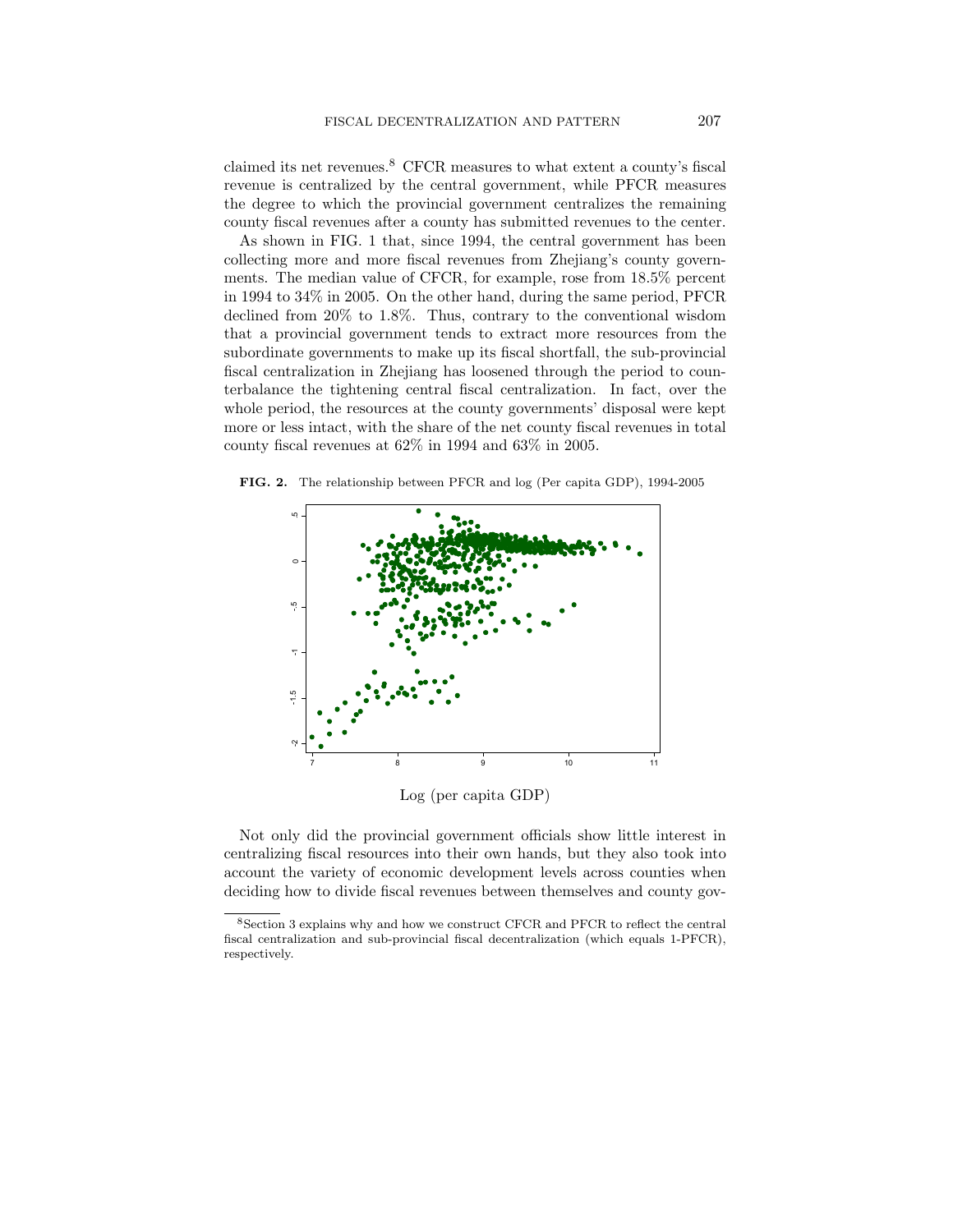ernments. FIG. 2 plots the relationship between log (county per capita GDP) and PFCR. Apparently, the provincial government centralized more resources from rich counties but took less from poor counties.

#### 2.2. Zhejiang's provincial fiscal system after 1994

The above findings embodied in FIG. 1 and FIG. 2 results from the sub-provincial fiscal system devised after 1994. The key concern is how to divide fiscal revenue between the provincial and the county governments, after the latter have turned over revenues belonging to the center, according to the TAS regulation. In this regard, from 1994 onwards, most county governments have been required to relinquish 20% of the increased revenue (referring to revenue in 1993 as the base)<sup>9</sup> to the province, which is labeled as the proportional delivery of increased revenues  $(PDIR)$ .<sup>10</sup> In addition, a large part of tax revenues returned by the central government will be shared between the provincial and the county governments. From 1994 onwards, 20% of the (VAT and consumption) tax-return above the base amount (referring revenue in 1993 as the base) belongs to the provincial government, while  $80\%$  is left to the county governments.<sup>11</sup>

Another key ingredient is the intraprovincial transfer system. All counties receive different kinds of formula-based general transfers from the provincial government. Unlike unearned income, in Zhejiang, the general transfers a county receives from the provincial government are linked to its own tax base. For example, all underdeveloped counties can receive general transfers, including poverty relief subsidies, budgetary subsidies, etc.<sup>12</sup> From 1995 onward, the general transfers received by an underdeveloped county in 1994 are taken as the base, and the total amount this county receives will increase by 0.5% for every 1% incremental fiscal revenue above the base.<sup>13</sup>

In addition, all counties can receive merit-based transfers (MBTs) from the provincial government, which were introduced in the years after 1994.

<sup>9</sup>When we are talking about the revenue division between the provincial and the county governments, we always refer to the remaining fiscal revenue of a county after it has turned over the amount belonging to the central government.

<sup>&</sup>lt;sup>10</sup>Some underdeveloped counties were free of PDIR so they kept all increased revenues for some years.

<sup>11</sup>The provincial government also requires county governments to turn over fiscal revenues to it by some fixed rules. For example, county government needs to turn over a fixed quota to provincial government every year, which is called fixed delivery quota (FDQ). The fiscal delivery quota to the provincial government in 1994 was based on how much a county turned over to the province in 1993. Since then, FDQ has been fixed at the 1994 level without any changes.

 $12$ In 1995, 17 countries were labeled as underdeveloped counties. This number increased to 26 in 2001.

<sup>13</sup>After 1998, the provincial government has adjusted the base several times to expand the scale of general transfers to the underdeveloped counties.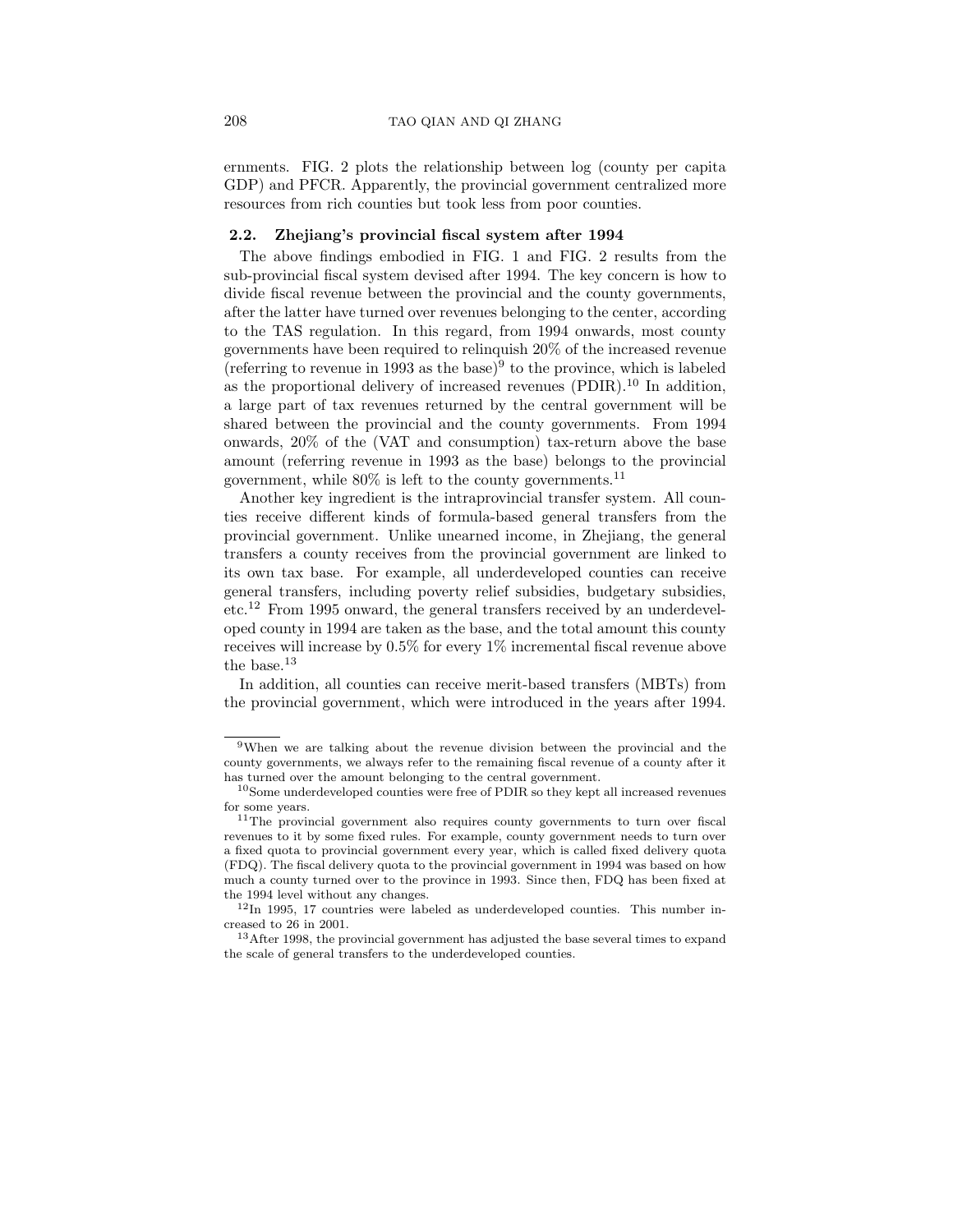To put it simply, for every 1% increase of fiscal revenue relative to the base in a county, the provincial government will reward a certain proportion of above-base revenues in transfers to that county.<sup>14</sup> MBTs are supposed to reward county leaders, the staff of the county bureau of finance, or help local enterprises to upgrade technology. In practice, MBTs are given at the discretion of county leaders.

Finally, counties receive earmarked subsidies (EMS). EMS are created, usually on an ad hoc negotiated basis, for specific purposes and projects designated by the provincial government, such as poverty alleviation, infrastructure development, education and health care, agricultural development, and so on.<sup>15</sup> In most cases EMS are directly distributed to a county and, finally, to the designated bureaus and projects, and the county government is required to provide local matching funds.

# 2.3. County leadership's political incentives under the post-1994 Province Governing County system

As introduced above, the post-1994 intraprovincial fiscal system tilts revenue sharing towards the county governments, especially the poorer counties, rather than the provincial government, since the former can retain a large share of fiscal revenues relative to the latter. Obviously, Zhejiang's intraprovincial revenue decentralization plays a key role in stabilizing the county governments' fiscal revenue stream by offsetting the tightened central fiscal centralization, as illustrated by FIG. 1 and FIG. 2 Although the reasons as to why the intraprovincial fiscal system took such a form is beyond the scope of this research, we speculate that the provincial leadership intentionally agreed to leave more fiscal revenues to local governments in order to consolidate its grassroots political support. Although its economic power is unmatched, Zhejiang's political power is rather weak because during the concerning period very few of Zhejiang's top leaders have been promoted to high posts in the center since the founding of the People's Republic. Thus, there is a strong incentive to enlist the support of local (county) politicians to secure their political careers.<sup>16</sup>

<sup>14</sup>The proportion, as well as the base, can vary across counties. For example, in underdeveloped counties, fiscal revenues in last year or at a certain year may be referred to as the base, while in wealthy counties the PDIR in present year can be counted as the base. In general, the proportions of the above-base revenues range from 10% to 15%. Some even receive 20% of above-base revenue as transfers from the provincial government.

<sup>15</sup>For two recent studies on EMS usage in other two provinces, see Liu et al (2009) and Duan and Zhan (2011).

<sup>&</sup>lt;sup>16</sup>For historical reasons, Zhejiang's political status has been embarrassing, despite its economic vigor. Even today, very few of Zhejiang's political figures, those born and cultivated locally, can rise beyond the province to higher levels within the political hierarchy. However, the local political elites are very powerful and influential at the local level, which gives them considerable negotiating power in provincial politics and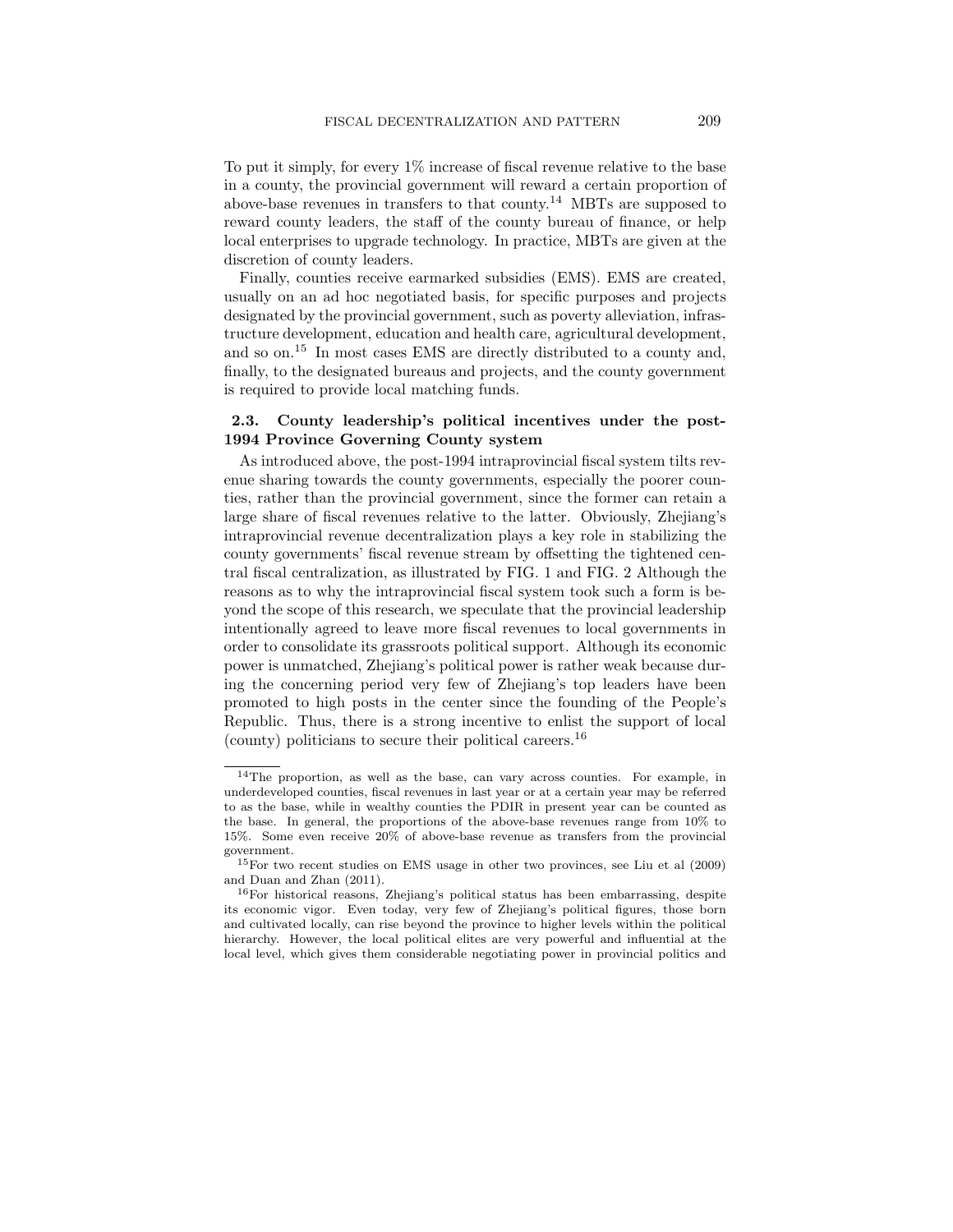The same logic can be applied to predict how county leaders might use the public resources. We argue that county leaders will use fiscal resources first and foremost to maximize the political support from their constituency, i.e., the county bureaucratic personnel. For one thing, without elections, the political importance of the support from the county bureaucracy for county leaders far outweighs that from ordinary local residents. In addition, as Bueno de Mesquitaet al. (Bruce Bueno de Mesquita and Smith, 2010; Bruce Bueno de Mesquita, Smith, Siverson, and Morrow, 2003) point out, when political leaders rely on the success of a narrow coalition to guarantee their political survival, turning public resources into private goods to sustain this support becomes an attractive, effective, and feasible option.

In our case, it is natural to expect county leaders are inclined to spend fiscal resources in a way that buys the loyalty of their selectorate, namely the county bureaucratic personnel, in order to strengthen their political foundation. In other words, such political incentives underpin the allocation of fiscal resources, whereas economic factors (such as providing public goods, improving markets and economic efficiency, etc.) are of secondary importance. In fact, we believe county leaders would rather sacrifice economic efficiency and social welfare to guarantee their political priorities, if necessary.

By virtue of this reasoning, we hypothesize, that although the center centralized more resources from the county governments, the intraprovincial fiscal revenue decentralization enabled the county leaders to continue to give top priority to their selectorate, rather than to ordinary residents, in the county's fiscal expenditures.

#### 3. VARIABLES, DATA, AND ESTIMATION STRATEGY

To test how the intraprovincial fiscal system affected county leaders' fiscal expenditure strategy, we construct two variables to measure how local fiscal revenues are divided between the provincial and county governments, while controlling for the center-local fiscal relationship at county level. The first variable is CFCR (introduced in section 2). CFCR is defined as the share of net fiscal revenue submitted by a county government to the center in the county's total fiscal revenue, i.e.,

$$
CFCR = \frac{CNFR}{CTFR} = \frac{FRSC - TRCC}{CTFR}
$$
 (1)

economic policymaking. For a brief introduction of Zhejiang's power structure and its economic consequences after 1949, see Zhang and Liu (2012).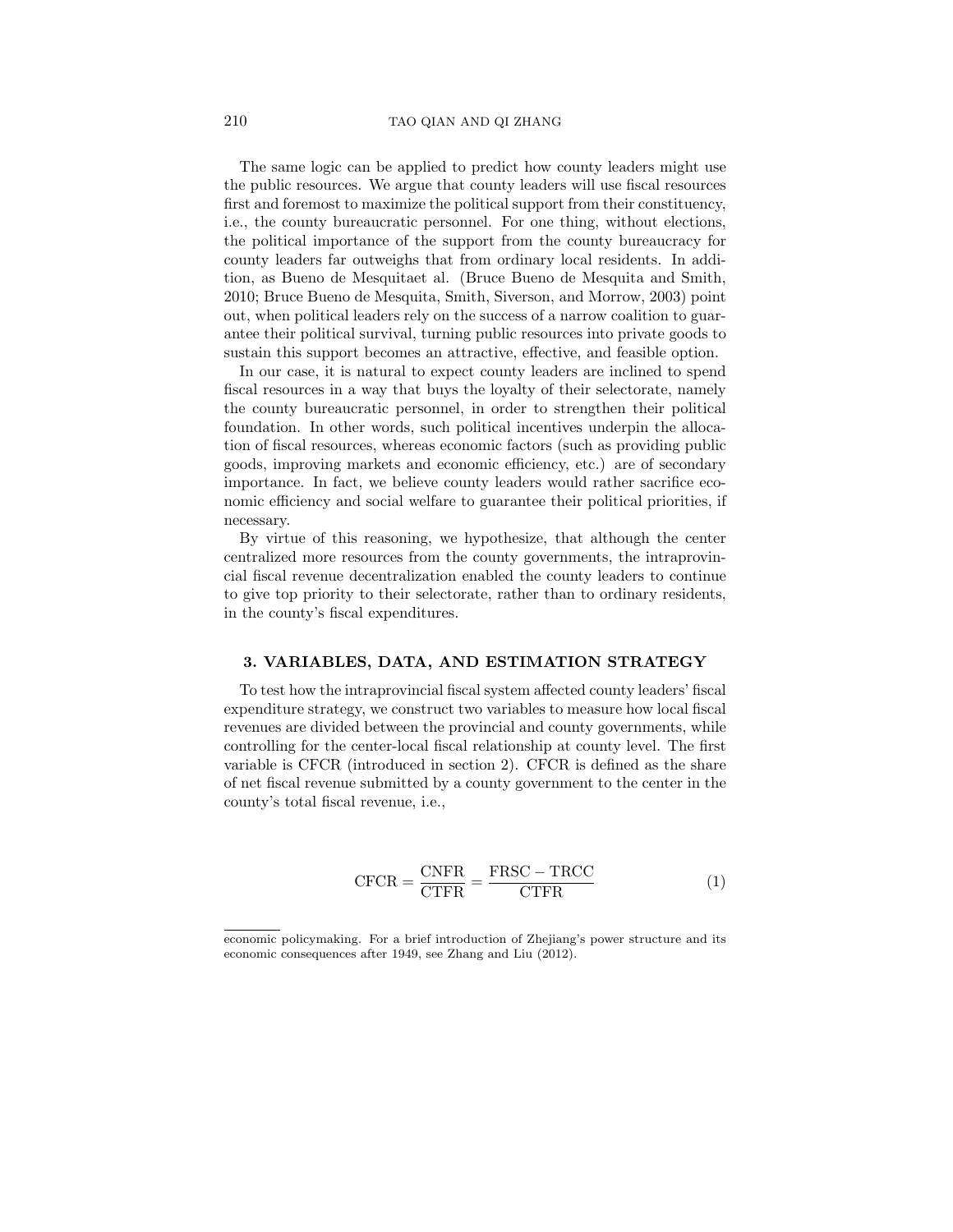(CNFR: The center's net fiscal revenue, CTFR: A county's total revenue, FRSC: Fiscal revenue submitted to the center, TRCC: Tax returns from the center to the county)

FRSC is made up of tax revenues submitted to the center and fixed quota delivery to the center. TRCC includes two elements: VAT and consumption tax returns to the county, and income tax base returns. We use CFCR to control for the effect of the center-local fiscal relationship applied at the county level.

The second variable is a county's retained net revenue ratio (CRNRR), which is defined as the net fiscal revenue left over after a county has delivered revenues to the center, or the share of the net fiscal revenue retained by a county (and the remaining were submitted to the provincial government), i.e.,

$$
CRNRR = \frac{a \text{ county's net fiscal revenue}}{\text{CTFR} - \text{CNFR}}
$$
  
= 
$$
\frac{(\text{CTFR} - \text{CNFR}) - \text{the province's net fiscal revenue}}{\text{CTFR} - \text{CNFR}}
$$
  
= 
$$
1 - \frac{\text{FRSP} - (\text{PGTC})}{\text{CTFR} - \text{CNFR}} = 1 - \text{PFCR}
$$
 (2)

(CTFR: a county's total fiscal revenue, CNFR: the center's net fiscal revenue, FRSP: Fiscal revenues submitted to the province, PGTC: province's general transfers to the county)

where FRSP includes three constituents: (1) fixed quota delivery to the province; (2) PDIR; (3) the center's VAT and consumption tax returns claimed by the provincial government. PGTC includes formula-based general transfers and MBTs, introduced in subsection 2.2. The center's net fiscal revenue equals the numerator of equation (3.1), and PFCR is the province's fiscal centralization ratio, introduced in section 2. CRNRR measures the degree of intraprovincial fiscal revenue decentralization.

The data we use to construct the (de)centralization variables are mainly from The fiscal data of all prefectures, counties, and cities (quanguodi'xian's hicaizhengtongjiziliao, hereafter QGDSX) from various years, which is published by the Ministry of Finance. This dataset contains county-level financial information, e.g., local income, expenditures, subsidies, etc., for every county-level unit, including Zhejiang's counties. Although most analysts also use the QGDSX dataset to investigate county-level fiscal status, we want to emphasize here that when we measure intraprovincial fiscal (de)centralization, the data cannot be used directly, but instead should first be processed in a way to fit with Zhejiang's intraprovincial fiscal system. This is because many revenue categories, as well as some items under "the balancing portion" in the dataset, do not distinguish the revenues,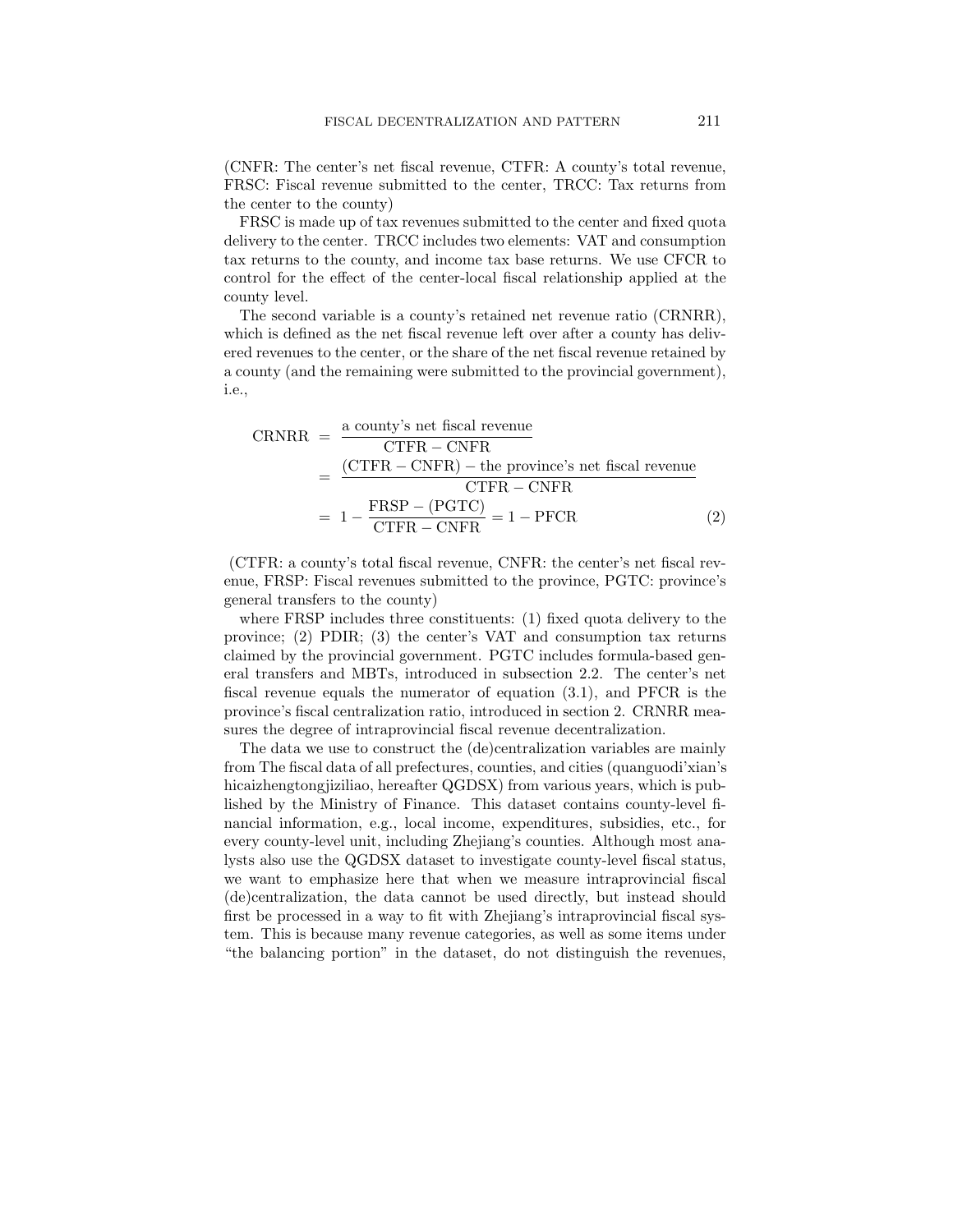tax returns, and transfers claimed by the center from those accrued by the provincial and county governments. Instead, they are put in the same category, though they should be differentiated. In addition, the data are compiled year by year, so in many cases the same revenue or transfer category may be arranged differently in the QGDSX data each year.

For example, to measure CFCR and PFCR, we need to know the fixed quota delivery to the center and the fixed quota delivery to the provincial government, respectively. The QGDSX data, under the balancing section, contains one item labeled "FDQ." However, what FDQ means in the dataset is the sum of the FDQ that went to both the center and the provincial government. Similarly, we also need to know how much, out of the total tax returns from the center to a county, is claimed by the provincial government, and how much is left with the county, separately. The QGDSX dataset does contain information on "(VAT and consumption) tax returns." But, it is only the tax returns left to a county after the provincial government has taken its share. Another example is that, between 1994 and 1999, the earmarked transfers under the balancing portion in the dataset actually include both the general transfers (including the MBTs) and the earmarked transfers, as we introduced in subsection 2.2. Obviously, due to these flaws, which are inherent in the original dataset, researchers must know how to adjust the dataset for it to be used.

In order to assist us in this process, over the past 2 years we made field visits to the provincial bureau and to dozens of county fiscal bureaus to get first-hand information about how Zhejiang's intraprovincial fiscal system works. We learned, among other things, about how county fiscal bureaus formulated their fiscal balance sheet item by item. This information helps us to understand how Zhejiang's PGC fiscal system was run in practice and, based on that information, enables us to know how to adjust the original dataset to calculate CRNRR and CFCR.<sup>17</sup> As far as we know, we are the first to examine the intraprovincial fiscal system in Zhejiang in order to sort out the QGDSX dataset and measure the intraprovincial fiscal (de)centralization.

Besides, it is worth noting that we do not include EMS from the provincial government in the calculation of CRNRR. As introduced in section 2, EMS can hardly be regarded as a county government's disposable income in any sense because the recipient county government has hardly any discretion over how to use the earmarked grants. In addition, because in most cases the local government recipients are required to provide matching funds for projects associated with the received EMS, EMS are more of a burden than a resource for local governments. By virtue of this same

<sup>&</sup>lt;sup>17</sup>In the appendix attached with this article, we show in detail how we construct CFCR and PFCR as well as CRNRR based on the QGDSX dataset, and what information is missing in the dataset and should be derived from our field survey.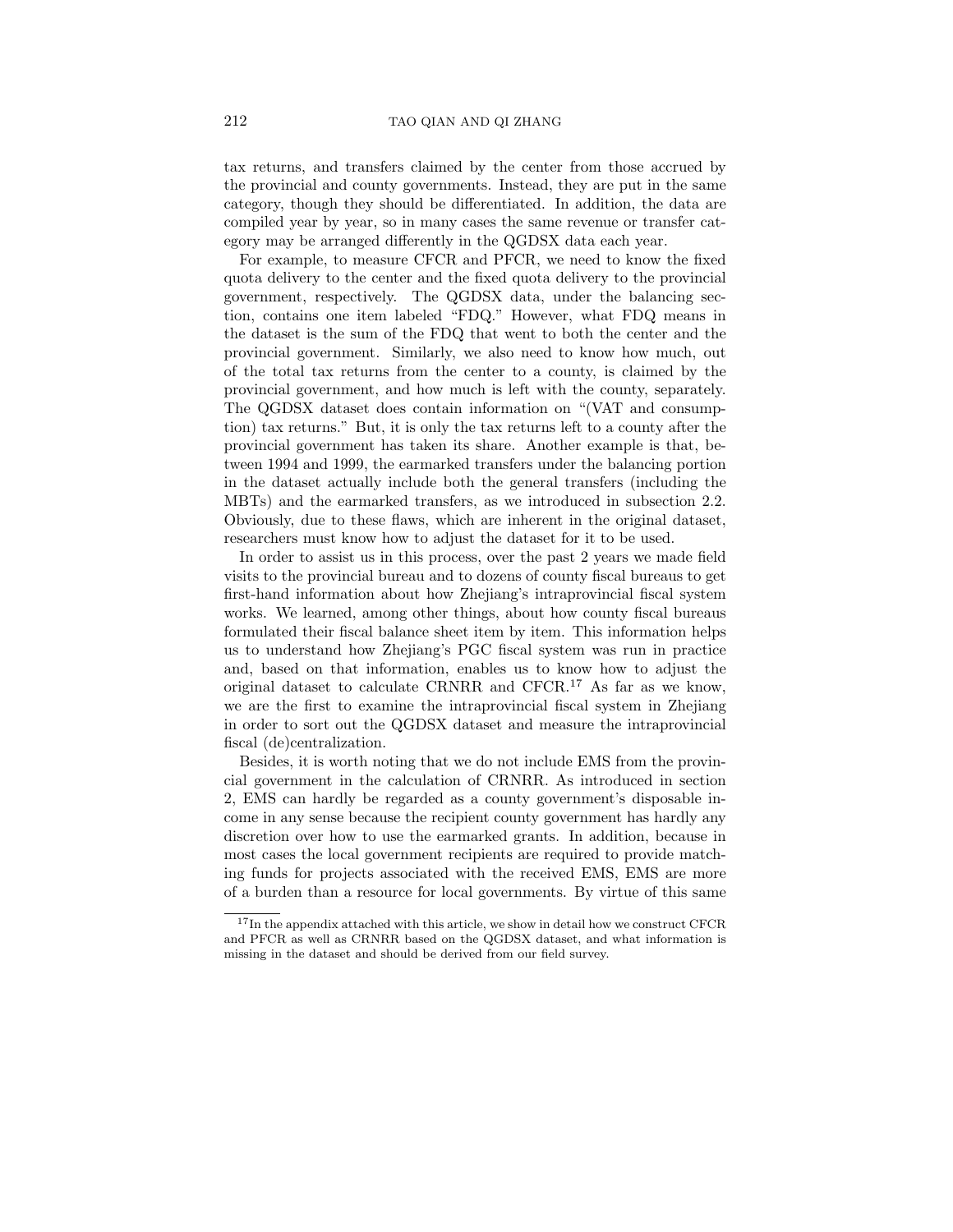reasoning, equation (3.1) does not include the earmarked transfers from the central government to county governments.

Besides, we do not differentiate general transfers from the central government to county governments from the general transfers made by the provincial government, because only aggregate data on the center's general transfers at provincial level are available, and we have no information about how the center's general transfers are distributed among Zhejiang counties. However, the omission of general transfers from the center should not lead to a severe bias in the calculations of both CRCR and the CRNRR, because the amount of these kinds of transfers has been very low. In 1995, the ratio of the general transfers (from the center) to (Zhejiang's) fiscal revenue was only 0.001, and in 2005 this figure was still less than 0.007.

We then estimate the following baseline equation:

$$
\text{gfexpen.} Y_{it} = \alpha + \beta_1 \cdot \text{gfexpen.} Y_{it-1} + \beta_2 \cdot \text{CRNRR}_{it}
$$

$$
\beta_3 \cdot \text{CFCR}_{it} + \sum \phi \cdot X_{it} + \chi_i + \delta_t + \varepsilon_{it} \tag{3}
$$

where subscripts i and t are index counties and years, respectively.  $\alpha$  is the constant item. gfexpen  $Y$  is the annual growth rate of a county's fiscal expenditures on Y, i.e., gfexpen\_ $Y_{it} = \log(\text{fexpen}_{it}/\text{fexpen}_{it-1}),$ including: gfexpen administration, the growth rate of per capita fiscal expenditure on administrative personnel and tasks; gfexpen police, the growth rate of per capita expenditure on the police, the Supreme People's Procuratorate, the court and judiciary (PPCJ); gfexpen welfare, the growth rate of per capita expenditure on health care and social welfare; gfexpen education, the growth rate of per capita expenditure on education. The first two variables reflect how much a county's fiscal expenditures benefited the county leaders' selectorate. We consider the public expenditure on PPCJ because these sectors are the pillars of the reign of the party state, and maintaining stability has become a key job for county and township leaders, especially since the mid-1990s. The latter two variables (gfexpen welfare and gfexpen education) measure the amount of public expenditure spent on social public goods and welfare.

X includes a set of control variables, including the logarithm of per capita GDP of a county, the logarithm of the distance between the county seat and the provincial city (Hangzhou), a dummy if the county is a costal county, and a logarithm of the altitude of the county seat. We use the first variable to control for the economic development level of a county, and the other three variables to control for the geographical features of the county. We estimate the baseline model by using a linear OLS regression model with fixed county (x) and year (δ) effects.  $\varepsilon$  is an error term. All fiscal expenditures and per capita GDP are deflated with a 1993 GDP deflator.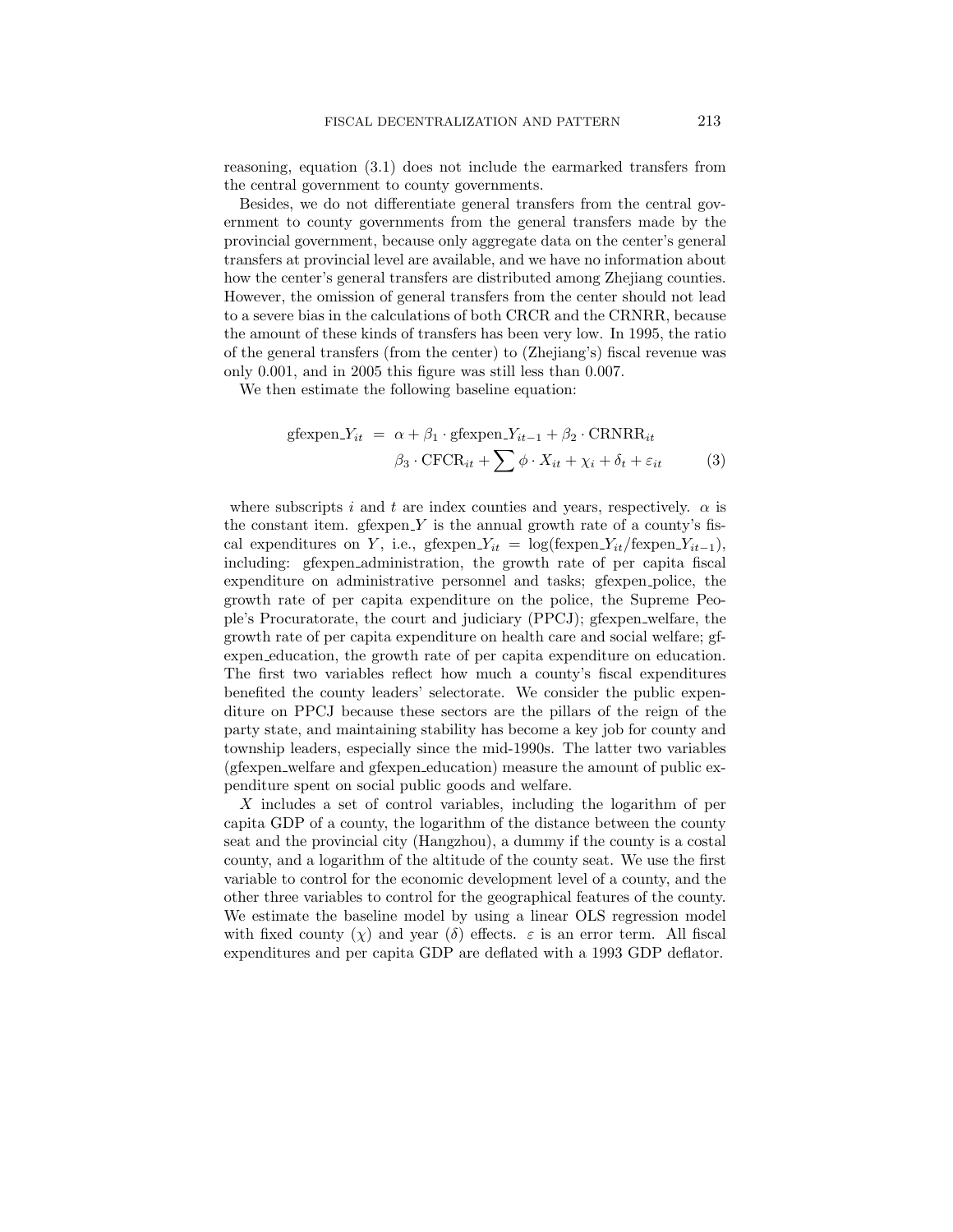According to our hypothesis, after controlling for the CFCR, the coefficient of the CRNNR should be positive and statistically significant when the dependent variables are gfexpen administration and gfexpen police, and be statistically insignificant when the dependent variables are gfexpen welfare and gfexpen education.

Many researchers have emphasized that the effects of fiscal institutions are conditional on other institutional environments in which they are working, for example, political institutions (Faguet, 2008; Neyapti, 2010). We assume that within Zhejiang province, a county's overall institutional quality and environment are tightly tied with its economic development level. When faced with the same fiscal incentive, local governments in counties under different institutional circumstances could have different concerns and, thus, behave differently. In other words, the marginal effects of the CRNRR are likely to vary with the changing economic development levels. We use an interaction term between CRNRR and per capita GDP (in log form) to capture such effects. Therefore, besides the baseline model (3.3), we also estimate an expanded model (3.4):

$$
gfexpen.Yit = α + β1 ⋅ gfexpen.Yit-1 + β2 ⋅ CRNRRit + β3 ⋅ (CRNRRit × per capita gdp) + β4 ⋅ CFCRit ∑ φ ⋅ Xit + χi + δt + εit
$$
\n(4)

The fiscal expenditure data are from the QGDSX dataset from various years. We only consider counties and county-level cities, excluding prefectures. The reason for this is that, since the 1990s, Zhejiang's prefectures have undergone frequent changes in administrative divisions. As a result, the fiscal institutions of its many constitutive districts, and thus the fiscal data, are not comparable.<sup>18</sup> Information on the control variables, including GDP and price indexes, etc., is from the Zhejiang statistical year book from various years. The geographical variables are drawn from the GIS database provided by the Institute for Geography at the Chinese Academy of Sciences. We eventually gleaned unbalanced panel data covering up to 55 counties and county-level cities within the period 1994-2005.<sup>19</sup> TABLE 1 provides the summary statistics of key variables in the analysis.

 $^{18}\rm{For}$  example, a previous county was absorbed into a prefecture and became a district of the latter. Then the previous county-provincial fiscal relationship was replaced with a new district-prefectural fiscal relationship. There are some exceptions, however, where when a county like Xiaoshan was absorbed into a prefecture/city, it kept its original county-provincial fiscal relations intact. In such cases, we still treat these administrative units as counties.

<sup>&</sup>lt;sup>19</sup>Given the unbalanced nature of the panel data in this study, we resort to Levin-Lin-Chu (LLC) statistics to test the stationary of the model. LLC-test results indicate that both CRNRR and CFCR are stationary.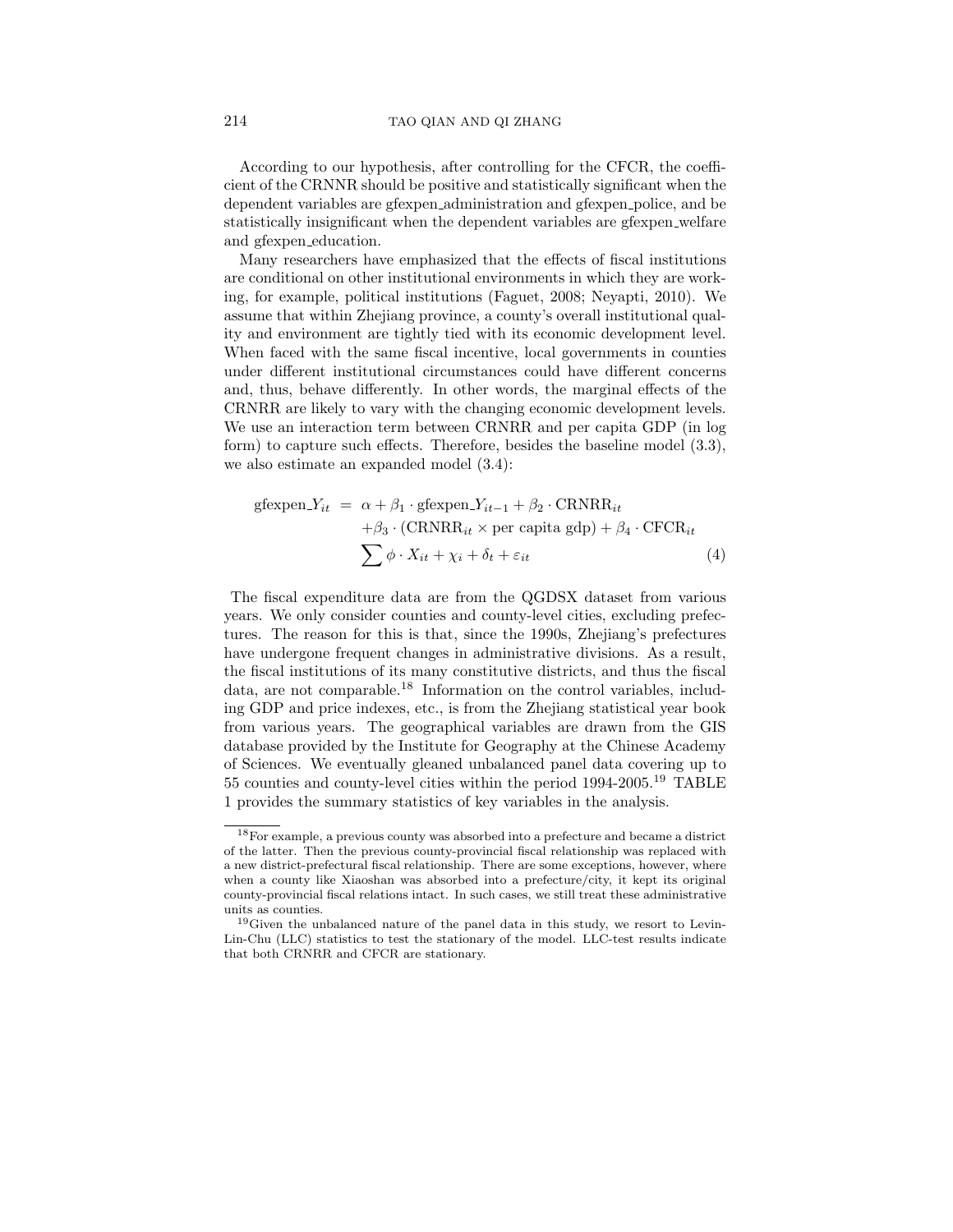|  | ۰, |
|--|----|
|  |    |

| Summary statistics of key variables           |              |           |      |               |       |  |  |
|-----------------------------------------------|--------------|-----------|------|---------------|-------|--|--|
|                                               | No. of       | Mean Std. | Min  | Max           |       |  |  |
|                                               | observations |           |      |               |       |  |  |
| CFCR (the fiscal centralization of)           | 660          | 0.26      | 0.11 | $-0.04$       | 0.52  |  |  |
| <b>CRNRR</b>                                  | 660          | 1.09      | 0.46 | 0.45          | 3.03  |  |  |
| Log (per capita GDP)                          | 660          | 8.82      | 0.67 | 7.00          | 10.84 |  |  |
| Growth of log (per capita expenditure)        | 440          | 0.17      | 0.15 | $-0.36$       | 0.75  |  |  |
| on administrative personnel)                  |              |           |      |               |       |  |  |
| Growth of log (per capita expenditure on      | 555          | 0.13      | 1.32 | $-6.63$       | 7.27  |  |  |
| police, procuratorate, court and judiciary)   |              |           |      |               |       |  |  |
| Growth of log (per capita expenditure)        | 378          | 0.63      | 0.85 | $-2.36$       | 4.23  |  |  |
| on health care and social welfare)            |              |           |      |               |       |  |  |
| Growth of log (per capita expenditure)        | 495          | 0.17      | 0.12 | $-0.19$       | 0.62  |  |  |
| on education)                                 |              |           |      |               |       |  |  |
| Growth of log (the number of doctors          |              |           |      |               |       |  |  |
| in public hospitals per ten thousand          | 593          | 0.03      |      | $0.43 - 7.04$ | 6.89  |  |  |
| county population)                            |              |           |      |               |       |  |  |
| Growth of log (the number of beds in public   | 612          | 0.01      | 0.11 | $-0.69$       | 0.94  |  |  |
| hospitals per ten thousand county population) |              |           |      |               |       |  |  |
| Growth of log (the kilometers of road)        | 404          | 0.05      | 0.14 | $-0.74$       | 0.94  |  |  |
| Student-teacher ratio in primary schools      | 632          | 0.05      | 0.02 | 0.03          | 0.33  |  |  |

#### TABLE 1.

# stictics of key variable

#### 4. ESTIMATION RESULTS

#### 4.1. Estimation results for public expenditures

Column 1 of TABLE 2 reports the estimation results for the baseline model when the dependent variable is gfexpen administration. The lagged dependent variable has a negative coefficient. Per capita GDP has a positive and statistically significant coefficient, suggesting that wealthy counties tended to spend more on the bureaucracy than poor counties. All the other control variables included in X are not statistically significant.

CFCR, the center's fiscal centralization variable, has a negative coefficient and is insignificant at any conventional level. This result is not surprising in that, although the center extracted more resources from a county, the sub-provincial fiscal decentralization helped counteract the shock. It is also likely that county leaders may make sure of the expenditures on administrative personnel by decreasing the expenditures on non-administrative sectors. Regardless of the reason, the result is consistent with our hypothesis that county leaders made spending decisions in a way to favor their selectorate.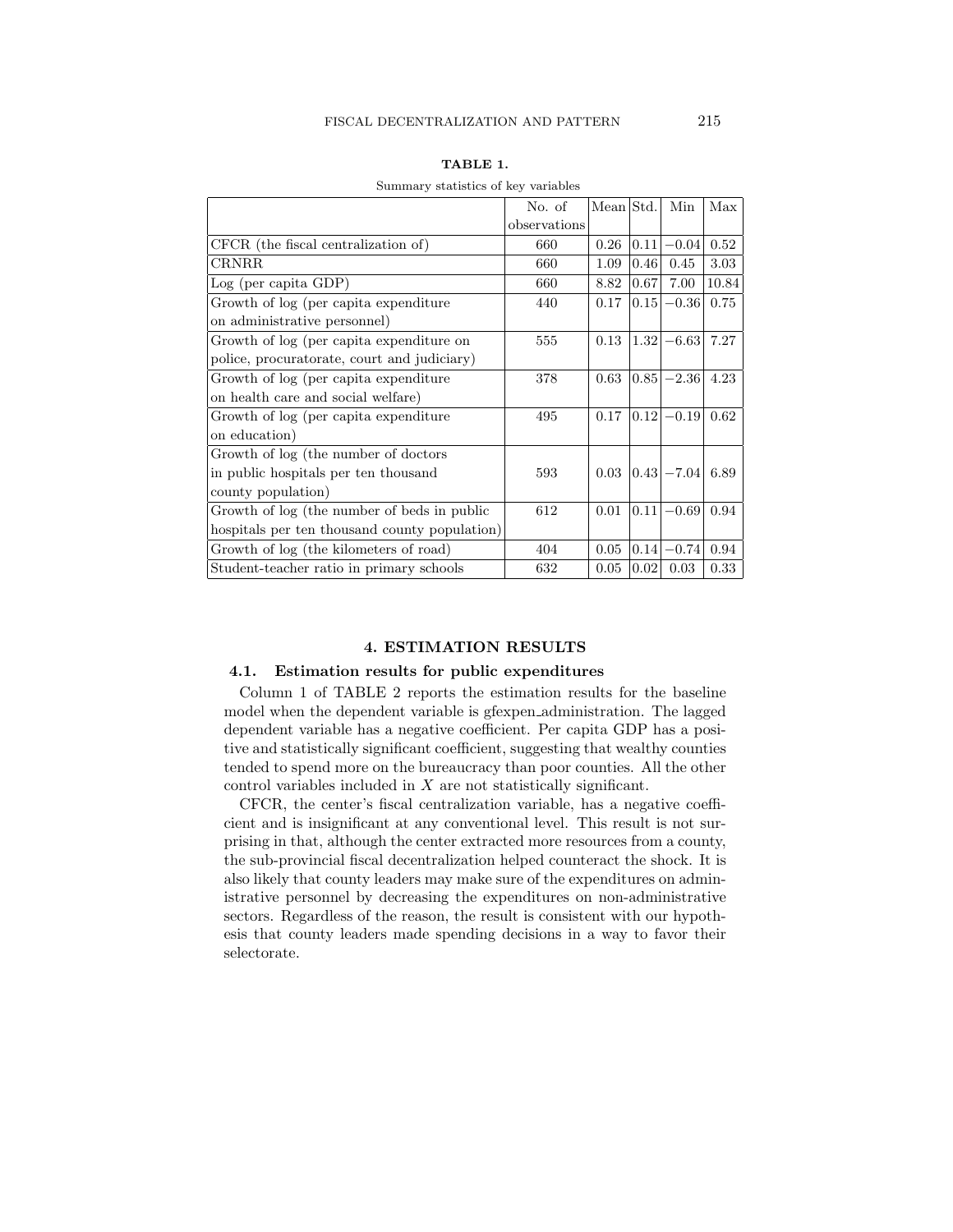| Estimation results for public expenditures |             |                        |                |                    |                       |                           |                |                              |
|--------------------------------------------|-------------|------------------------|----------------|--------------------|-----------------------|---------------------------|----------------|------------------------------|
|                                            |             | Administration         |                | PPCJ               |                       | Health and social welfare |                | Education                    |
|                                            | $\mathbf 1$ | $\overline{2}$         | $\overline{3}$ | $\overline{4}$     | $\overline{5}$        | $\,6\,$                   | $\overline{7}$ | $8\,$                        |
| $lag_{\perp}$ Inperexp_execu2              |             | $-0.49***-0.51***$     |                |                    |                       |                           |                |                              |
|                                            | (0.06)      | (0.06)                 |                |                    |                       |                           |                |                              |
| lag_lnperexp_security                      |             |                        |                | $-0.92***-0.92***$ |                       |                           |                |                              |
|                                            |             |                        | (0.06)         | (0.06)             |                       |                           |                |                              |
| lag_Inperexp_health                        |             |                        |                |                    | $-0.76***$ $-0.77***$ |                           |                |                              |
|                                            |             |                        |                |                    | (0.07)                | (0.07)                    |                |                              |
| lag_lnperexp_edu                           |             |                        |                |                    |                       |                           |                | $-0.35***-0.39***$           |
|                                            |             |                        |                |                    |                       |                           | (0.05)         | (0.05)                       |
| CFCR                                       | $-0.24$     | $-0.22$                | 1.34           | $1.38\,$           | $-0.82$               | $-0.73$                   |                | $-0.30^{***}\!-\!0.31^{***}$ |
|                                            | (0.17)      | (0.17)                 | (1.07)         | (1.07)             | (1.27)                | (1.26)                    | (0.10)         | (0.09)                       |
| <b>CRNRR</b>                               | 0.04        | $1.18***$              | $0.90**$       | 1.88               | $-0.95***$            | $4.24*$                   | $0.08*$        | $0.85***$                    |
|                                            | (0.06)      | (0.35)                 | (0.39)         | (2.45)             | (0.35)                | (2.46)                    | (0.04)         | (0.23)                       |
| $CRNRR \times log(per capita GDP)$         |             | $-0.13^{\ast\ast\ast}$ |                | $-0.12$            |                       | $-0.59^{\ast\ast}$        |                | $-0.09***$                   |
|                                            |             | (0.04)                 |                | (0.29)             |                       | (0.28)                    |                | (0.03)                       |
| Log(per capita GDP)                        | $0.24***$   | $0.32^{\ast\ast\ast}$  | $-2.15***$     | $-2.08**$          | 0.44                  | 0.85                      | $0.25***$      | $0.31***$                    |
|                                            | (0.11)      | (0.11)                 | (0.88)         | (0.90)             | (0.79)                | (0.81)                    | (0.08)         | (0.08)                       |
| $Log$ (distance)                           | 0.16        | $-0.34$                | $-10.20$       | $-10.41*$          | $16.25***$            | $13.95^{\ast\ast}$        | 0.42           | 0.22                         |
|                                            | (0.92)      | (0.91)                 | (6.22)         | (6.24)             | (6.42)                | (6.46)                    | (0.57)         | (0.56)                       |
| Coast dummy                                | $-0.27$     | 0.94                   | 23.40          | 23.88              | $-40.33***$           | $-34.72**$                | $-1.18$        | $-0.74$                      |
|                                            | (2.18)      | (2.14)                 | (14.63)        | (14.69)            | (15.13)               | (15.21)                   | (1.35)         | (1.33)                       |
| Log (altitude)                             | $-0.46$     | 0.90                   | 26.21          | 26.76              | $-44.62***-38.30**$   |                           | $-1.32$        | $-0.82$                      |
|                                            | (2.46)      | (2.42)                 | (16.56)        | (16.63)            | (17.08)               | (17.17)                   | (1.53)         | (1.50)                       |
| County fixed effect                        | YES         | <b>YES</b>             | <b>YES</b>     | <b>YES</b>         | <b>YES</b>            | <b>YES</b>                | <b>YES</b>     | YES                          |
| Year fixed effect                          | YES         | YES                    | YES            | YES                | <b>YES</b>            | <b>YES</b>                | <b>YES</b>     | <b>YES</b>                   |
| Adjusted R-squared                         | 0.39        | 0.40                   | 0.44           | 0.44               | $0.56\,$              | 0.57                      | 0.63           | 0.64                         |
| No. of observations                        | 416         | 416                    | 525            | 525                | 357                   | 357                       | 468            | 468                          |

| A BLE |  |
|-------|--|
|-------|--|

 $^*$   $p$   $<$  0.1;  $^{\ast\ast}$   $p$   $<$  0.05;  $^{\ast\ast\ast}$   $p$   $<$  0.01. Robust standard errors are in parentheses.

The coefficient of CRNRR, the intraprovincial fiscal decentralization variable, is positive; however, it is statistically insignificant. One explanation of this result is that there is heterogeneity in public expenditures across counties with different economic development levels. Column (2) in TABLE 2 examines this heterogeneity by adding an interaction term between CRNRR and log (county per capita GDP). The average marginal effects (AMEs) of CRNRR on gfexpen administration are illustrated by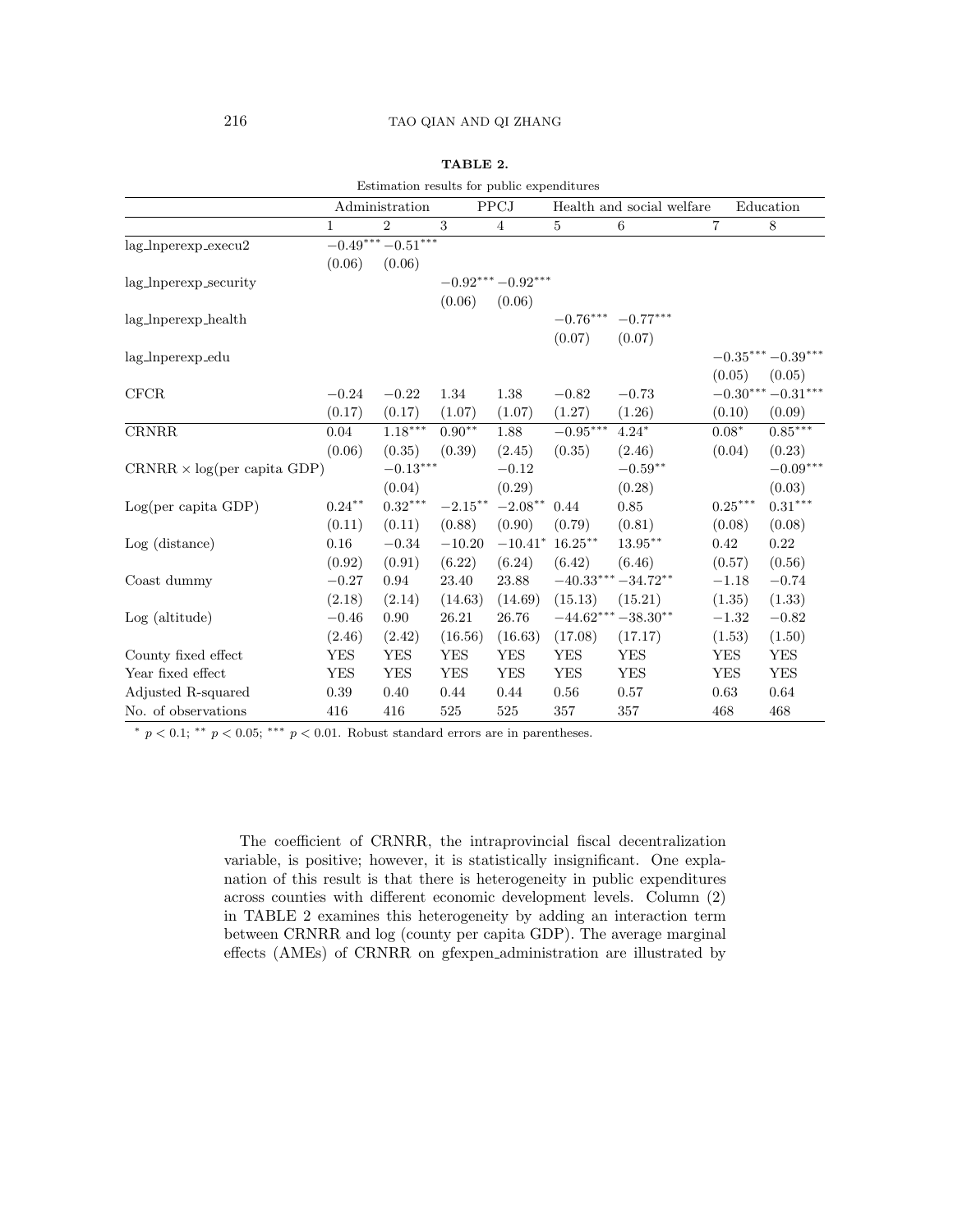FIG.  $3(a)$ <sup>20</sup> As we can see from the figure, the AMEs decline with the increase of per capita GDP. And the marginal effects are statistically significant when per capita GDP is lower than 4359 Yuan, i.e., in or around 16% of sample observations, county fiscal expenditure on administrative sectors goes up significantly when the county government retained more revenues vis-à-vis the provincial government. As a county becomes wealthier, however, the marginal effects are no longer significant from zero. Only in the top 3% of sample observations (i.e., when county per capita GDP is larger than 27,222 Yuan) do the marginal effects become significant again and turn negative. In other words, greater sub-provincial fiscal revenue decentralization facilitated the growth of public expenditure on administrative organs, but this effect vanished as a county became richer.

Column (3) lists the results when the dependent variable is gfexpen-police. The coefficient of CFCR is positive but statistically insignificant, showing that even if the center claimed more revenues from a county, it would not affect government spending on police, the Supreme People's Procuratorate, and the court and judiciary. Even more interesting, is that the coefficient of CRNRR is positive and statistically significant; this indicates that as a county kept more revenues, fiscal expenditures on PPCJ would grow faster. Column (4) reports the results by controlling for the interaction term between CRNRR and log (county per capita GDP). The AMEs of CRNRR are illustrated by FIG. 3 (b). According to the figure, in 72% of all sample observations (i.e., when per capita GDP is less than 11, 214 Yuan), the AMEs are positive and significant from zero. Again, the significance of the marginal effects disappears if counties become wealthier.

Column (5) contains estimation results when the dependent variable is gfexpen welfare. As we can see, CFCR has a negative coefficient but is statistically insignificant. However, the coefficient of CRNRR is negative and statistically significant from zero. This result shows that when the provincial government left more revenues to a county government, the latter tended to decrease spending on health care and social welfare. Column (6) lists the results by adding the interaction between CRNRR and log (per capita GDP). Correspondingly, FIG. 3 (c) shows the AMEs of CRNRR. In fact, in 95% of the total sample observations (i.e., when per capita GDP is larger than 3328 Yuan), the AMEs are negative and significant from zero, and continue to decline as per capita GDP increases. It seems that wealthier counties decreased spending on health care and social welfare more than the relatively poorer counties.

Finally, column (7) and column (8) show the results when the dependent variable is gfexpen education. In column (7), the CFCR significantly

 $20$ We follow Brambor et al. (2006) to construct confidence intervals for the estimates of  $(\beta_2 + \beta_3)$  in equation (3.4) over the possible values of per capita GDP.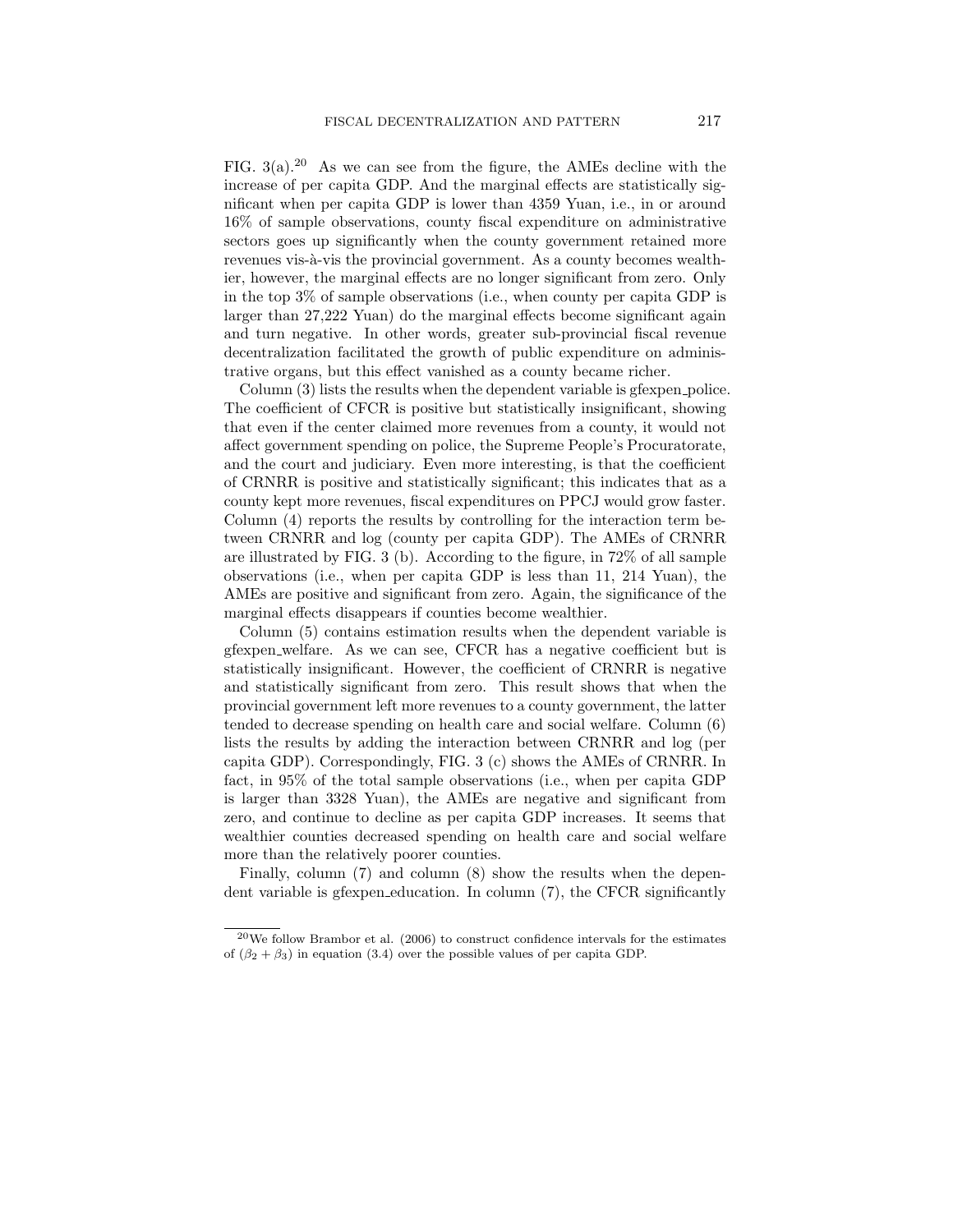



(a) growth of per capita administrative fee

(b) growth of per capita expenditure on police, procuratorate, court and judiciary



(c) growth of per capita expenditure on health care and social welfare



(d) growth of per capita education expenditure

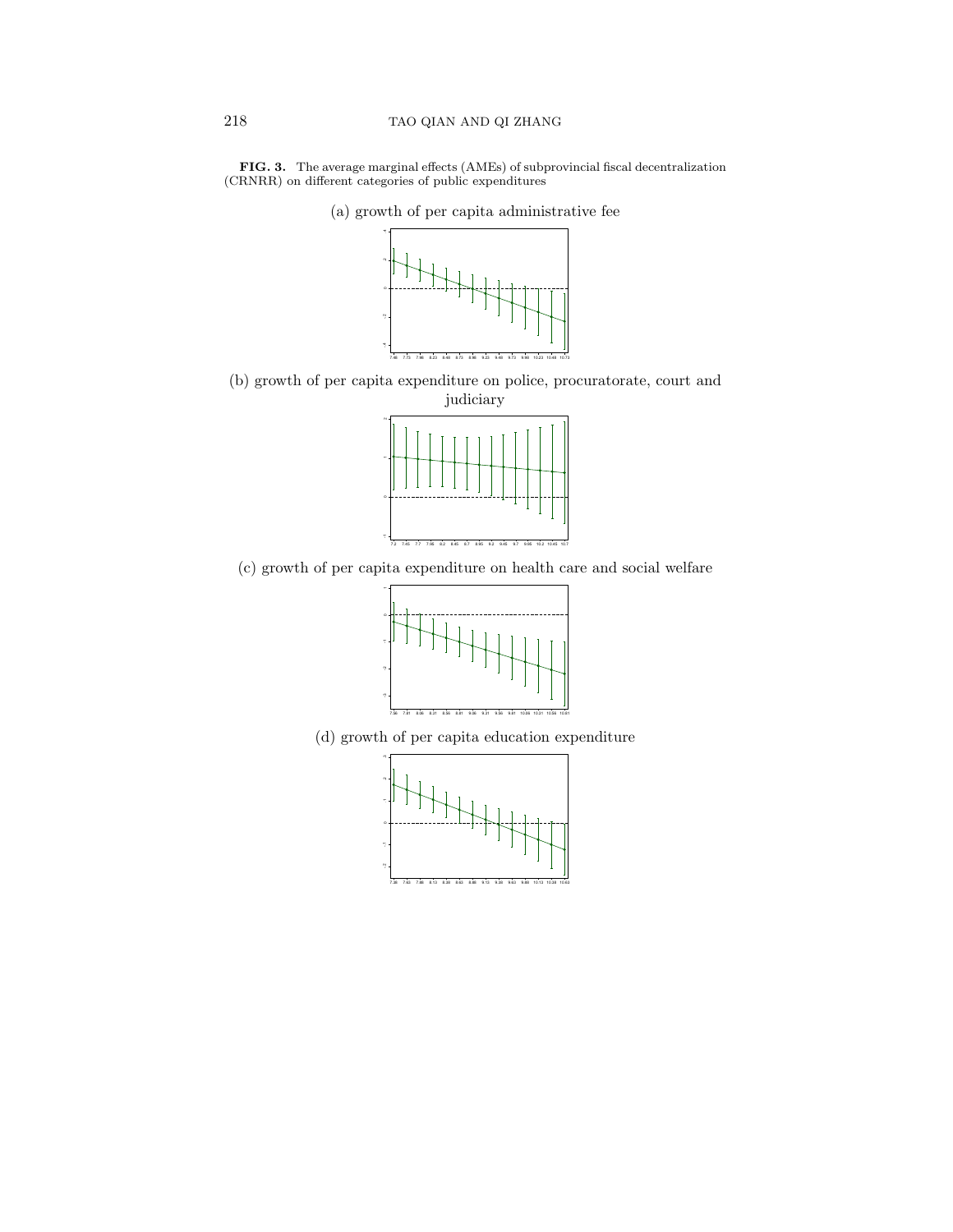decreased the growth of public spending on education. But the CRNRR significantly led the expenditures on education to grow faster. On the other hand, however, we know from column (8) and FIG. 3 (d) that the AMEs of CRNRR lose significance when the per capita GDP is larger than 5,597 Yuan, i.e., which is the case in two-thirds of the total sample observations. In the top 1% of the richest counties, the AMEs become significant again but turn negative, indicating that the wealthiest counties tend to reduce public spending on education.

Do these results point to relatively poorer counties tilting public spending towards education? We argue that this may not be the case. First, the education sector in China is kind of a combination of public goods and bureaucratic agency, as education is firmly regulated by the government and staffed by governmental personnel. Second, the distribution of fiscal funding may be used primarily for paying those governmental officials, rather than on improving the quality of education. We will turn back to this issue in section 4.2 to analyze if fiscal expenditures were used to increase the efficiency of the education sector.

### 4.2. Estimation results for public goods provision

The above results have shown that Zhejiang's sub-provincial fiscal system indeed influenced the patterns of government public expenditures. It is natural to ask if the sub-provincial fiscal system affected public goods provision. Three indicators are adopted to measure the overall public goods provision. The first is the growth of the number of doctors in public hospitals per ten thousand of the county's population (g doctor). The second is the growth of the number of public hospital beds per ten thousand of the county's population (g\_bed). The third is the growth of total kilometers of road (g\_road) in the county. The last indicator is the student-teacher ratio in primary schools.<sup>21</sup> As mentioned above, more fiscal expenditure on education may not necessarily improve the supply of education in a locality, but instead benefit government officials in the sector. Therefore, we use the student-teacher ratio as a way of examining the relationship between revenue decentralization and the quality of education. In all regressions, we use OLS regressions to examine the relationship between the provincial fiscal institutions and the public goods provisions. The results are shown in TABLE 3.

Column (1) and column (3) report the results when the dependent variable is g-doctorand g-bed, respectively, without controlling for the interaction between CRNRR and log (county per capita GDP). In both columns,

<sup>21</sup>China's 9-year compulsory education system covers primary schools and junior high schools but not senior high schools. Since we only have data of all high schools, we consider only the student-teacher ratio in primary schools. The current results remain basically unchanged even if we include all primary schools and high schools.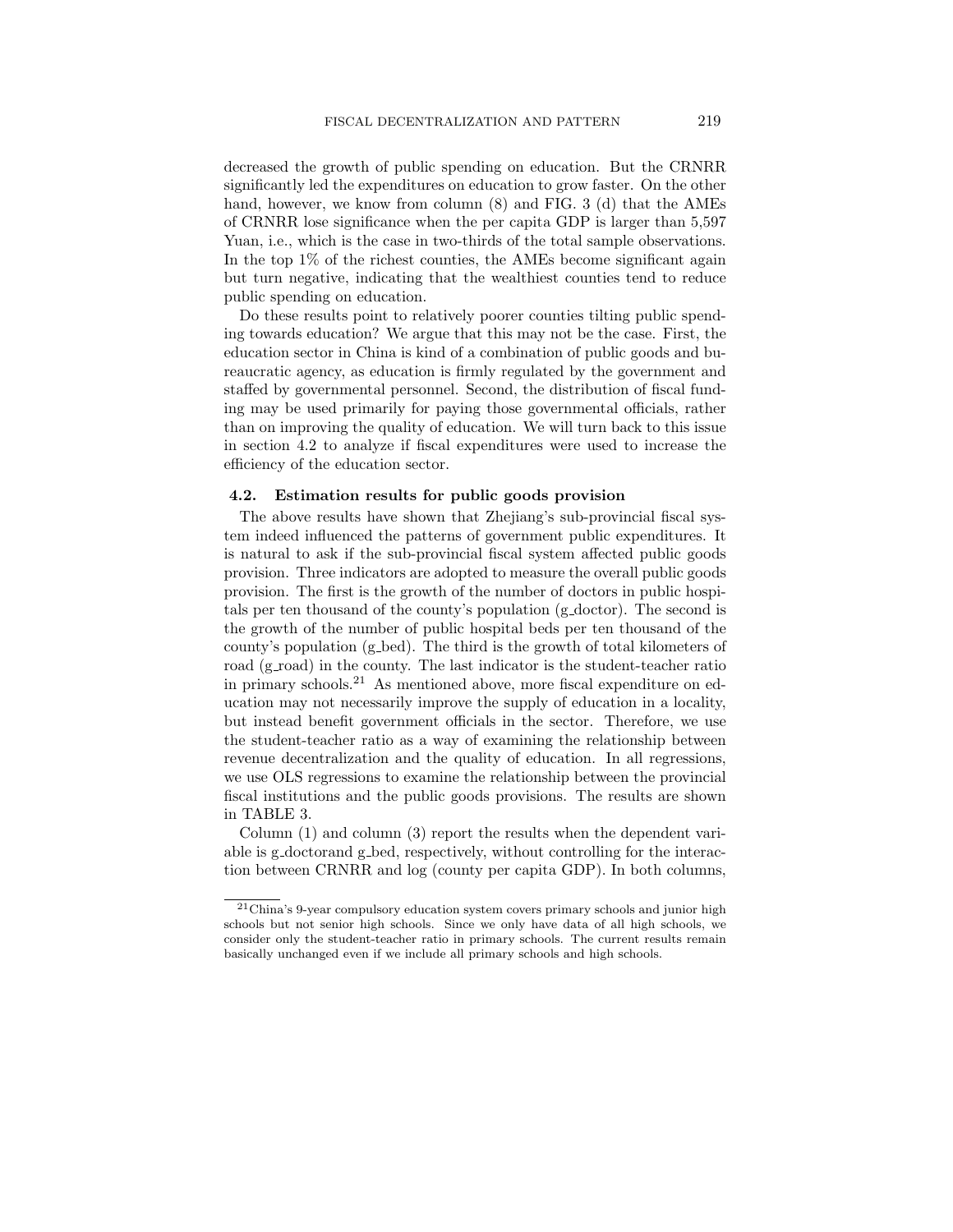|                                       |                      | Estimation results for public goods provision |          |                        |           |                         |                       |                    |
|---------------------------------------|----------------------|-----------------------------------------------|----------|------------------------|-----------|-------------------------|-----------------------|--------------------|
|                                       | G <sub>-doctor</sub> |                                               | G_bed    |                        | G_road    |                         | Student-teacher ratio |                    |
|                                       | $\mathbf{1}$         | $\overline{2}$                                | 3        | $\overline{4}$         | $\bf 5$   | $\,6$                   | $\overline{7}$        | $\,8\,$            |
| $log(dotor_{-1})$                     |                      | $-0.63***-0.67***$                            |          |                        |           |                         |                       |                    |
|                                       | (0.10)               | (0.10)                                        |          |                        |           |                         |                       |                    |
| $log(bed_{-1})$                       |                      |                                               |          | $-0.25***-0.28***$     |           |                         |                       |                    |
|                                       |                      |                                               | (0.04)   | (0.04)                 |           |                         |                       |                    |
| $log(road_{-1})$                      |                      |                                               |          |                        | $-0.02$   | $-0.02$                 |                       |                    |
|                                       |                      |                                               |          |                        | (0.05)    | (0.49)                  |                       |                    |
| $log(stat\text{-}teacher ratio_{-1})$ |                      |                                               |          |                        |           |                         | $0.79***$             | $0.78***$          |
|                                       |                      |                                               |          |                        |           |                         | (0.20)                | (0.20)             |
| <b>CFCR</b>                           | 0.10                 | 0.21                                          | 0.06     | 0.07                   | $-0.25*$  | $-0.25*$                |                       | $-0.01***-0.01***$ |
|                                       | (0.12)               | (0.13)                                        | (0.07)   | (0.06)                 | (0.14)    | (0.15)                  | (0.003)               | (0.004)            |
| <b>CRNRR</b>                          | $-0.08$              | $1.77***$                                     | 0.01     | $0.53***$              | $-0.05$   | $-0.06$                 | $-0.003^*$ $-0.03$    |                    |
|                                       | (0.06)               | (0.57)                                        | (0.04)   | (0.19)                 | (0.06)    | (0.50)                  | (0.002)               | (0.02)             |
| $CRNRR \times log(per capita GDP)$    |                      | $-0.22***$                                    |          | $-0.07^{\ast\ast\ast}$ |           | 0.001                   |                       | 0.004              |
|                                       |                      | (0.07)                                        |          | (0.02)                 |           | (0.06)                  |                       | (0.003)            |
| Log (per capita GDP)                  | $0.14*$              | $0.26^{\ast\ast\ast}$                         | 0.06     | $0.09**$               | $-0.08$   | $-0.08$                 | 0.002                 | 0.0004             |
|                                       | (0.08)               | (0.10)                                        | (0.04)   | (0.04)                 | (0.06)    | (0.07)                  | (0.002)               | (0.003)            |
| Log (distance from county             | 0.25                 | $-0.14$                                       | 0.60     | $0.65*$                | $0.22***$ | $0.22***$               | 0.02                  | 0.02               |
| seat to Hangzhou)                     | (0.75)               | (0.73)                                        | (0.39)   | (0.39)                 | (0.10)    | (0.10)                  | (0.02)                | (0.02)             |
| Coast dummy                           | $-0.67$              | 0.27                                          | $-1.64*$ | $-1.80*$               |           | $-0.70***-0.70***-0.04$ |                       | $-0.05$            |
|                                       | (1.84)               | (1.79)                                        | (0.98)   | (0.96)                 | (0.26)    | (0.30)                  | (0.04)                | (0.04)             |
| Log (altitude of county seat)         | $-0.42$              | 0.67                                          | $-1.75$  | $-1.92*$               |           | $-0.83***-0.83***-0.05$ |                       | $-0.06$            |
|                                       | (2.08)               | (2.02)                                        | (1.10)   | (1.08)                 | (0.27)    | (0.28)                  | (0.05)                | (0.05)             |
| County fixed effect                   | Yes                  | Yes                                           | Yes      | Yes                    | Yes       | Yes                     | <b>YES</b>            | YES                |
| Year fixed effect                     | Yes                  | Yes                                           | Yes      | Yes                    | Yes       | Yes                     | <b>YES</b>            | <b>YES</b>         |
| Adjusted R-squared                    | 0.28                 | 0.31                                          | 0.08     | 0.11                   | 0.19      | 0.19                    | 0.74                  | 0.74               |
| No. of observations                   | 536                  | 536                                           | 548      | 548                    | 345       | 345                     | 595                   | 595                |

TABLE 3.

<sup>\*</sup>  $p < 0.1$ ; \*\*  $p < 0.05$ ; \*\*\*  $p < 0.01$ . Robust standard errors are in parentheses.

CRNRR is statistically insignificant from zero. Such results are consistent with our hypothesis since county leaders had no incentive of providing sufficient public goods for local population.

Column (2) and column (4) control for the interaction terms, and the AMEs of CRNRR on g-doctor and g-bedare illustrated by FIG. 4 (a) and FIG. 4 (b), respectively. As we can see from FIG. 4 (a), the AMEs of CRNRR on g-doctor are positive but insignificant in 25% of all sample observations when the per capita GDP is larger than 4230 yuan. In the remaining 75% of sample observations, the AMEs of CRNRR are negative and statistically significant, suggesting that a county with more retained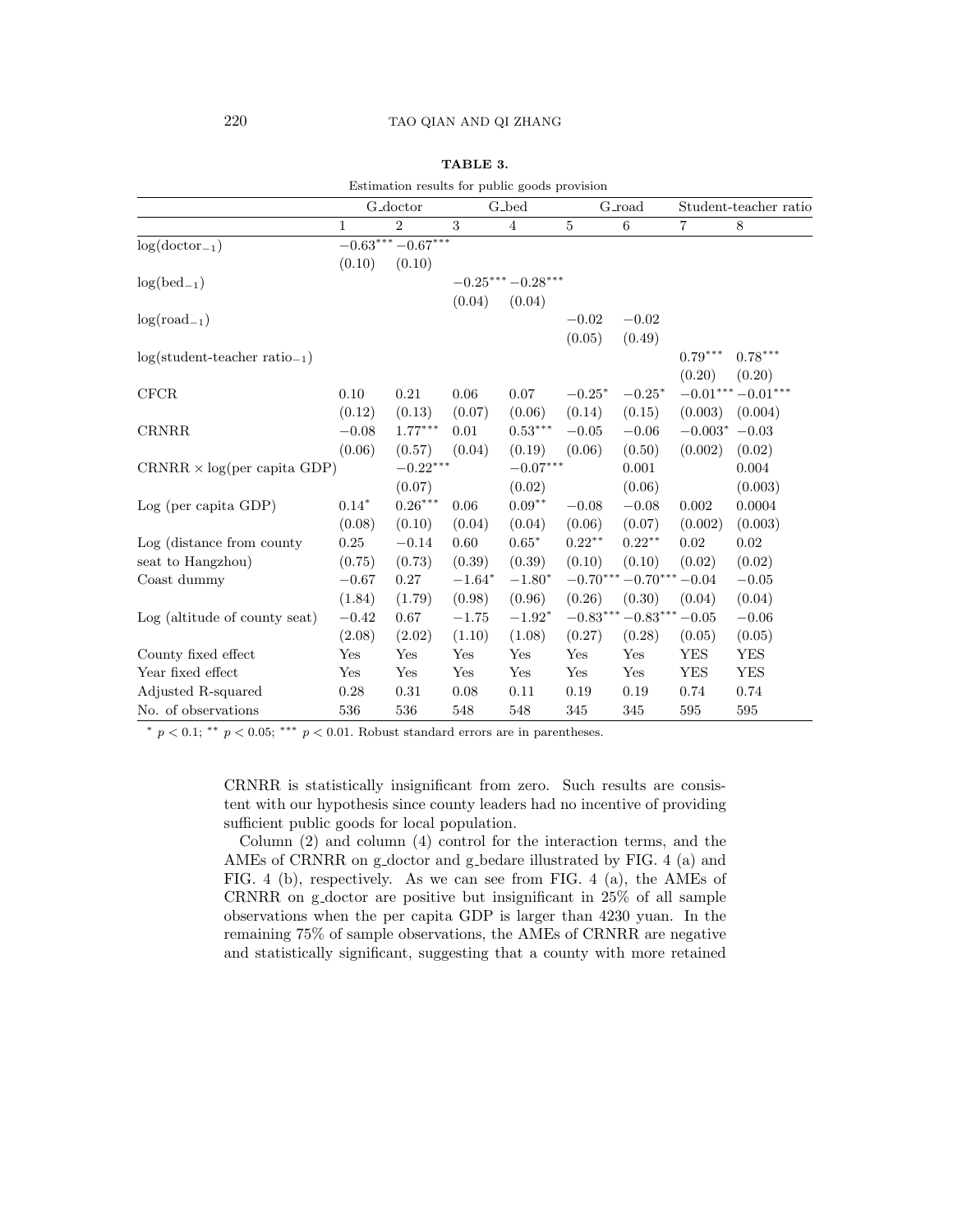revenues relative to the provincial government tended to lose doctors, and the wealthier it became, the more doctors it lost.

FIG. 4. The average marginal effects (AMEs) of subprovincial fiscal decentralization (CRNRR) on public goods provision



6.99 7.24 7.49 7.74 7.99 8.24 8.49 8.74 8.99 9.24 9.49 9.74 9.99 10.24 10.49 10.74

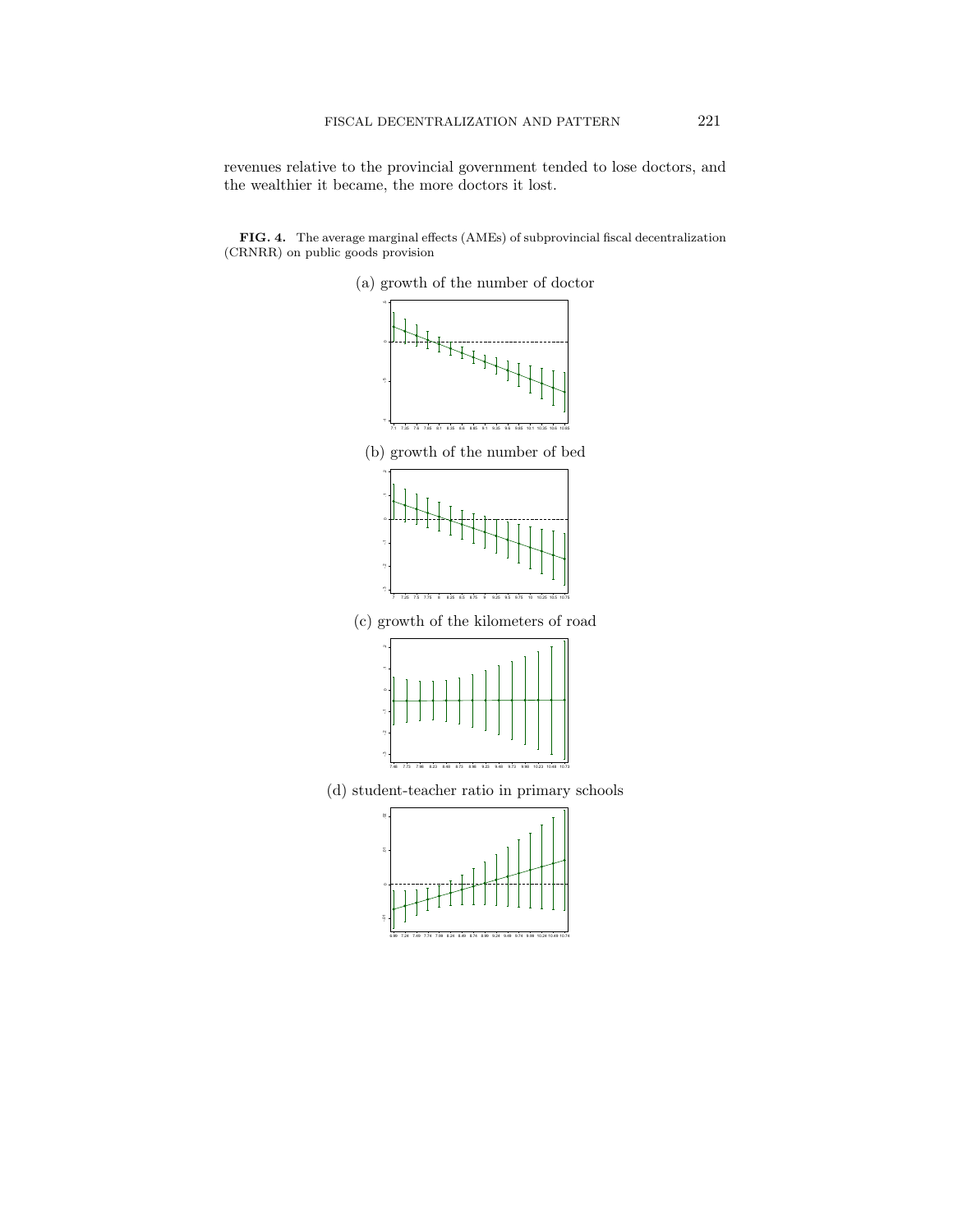FIG. 3 (b) presents a similar picture for the AMEs of CRNRR on g bed. In 72% of sample observations when per capita GDP is lower than 10,301 yuan, the AMEs of CRNRR are statistically insignificant. In the remaining 28% of sample observations the AMEs of CRNRR are negative and statistically significant, indicating that in wealthy counties, a county with more retained revenues relative to the provincial government tended to have less hospital beds.

Column (5) and column (6) include the regression results when the dependent variable is g road. According to the results, the coefficients of CRNRR are insignificant from zero. FIG. 4 (c) shows that the AMEs of CRNRR vary as the size of per capita GDP increases. As we can see, in all ranges of per capita GDP, the AMEs are not significant. Additionally, the CFCR has negative and statistically significant coefficients in both columns.

The dependent variable is the student-teacher ratio in primary schools in column (7) and column (8). In column (7), CRNRR has a negative coefficient and is significant at a 10% level. According to the results in column (8), FIG. 4. (d) illustrates the AMEs of CRNRR across the range of county per capita GDP. In 15% of total sample observations (i.e., when per capita GDP is lower than 3102 Yuan), greater revenue decentralization is associated with a smaller student-teacher ratio. In the remaining 85% of sample observations, there are no significant relationships between CRNRR and the student-teacher ratio. Additionally, CFCR has negative and statistically significant coefficients in both columns.

In summary, Zhejiang's intraprovincial revenue decentralization has very weak links to the public goods supply, and this link has only become weaker as a county's per capita GDP increased. Based on these results, we conclude that Zhejiang's intraprovincial revenue decentralizations do little to help increase public goods provision. This finding is consistent with the results in TABLE 2 and with our hypothesis that public resources were used primarily to benefit the local leadership's selectorate rather than to provide public goods and social welfare.

#### 4.3. Robust check

To see how robust our findings are to changes of sub-samples and alternative specifications, we conducted several sensitivity tests. First, we expanded our sample to include those prefectural cities. Second, we excluded potential influential observations of key explanatory variables and dependent variables which are above or below two or three standard deviations of the corresponding means. Our results are robust to these sub-sample changes. Third, to avoid the potential endogeneity problem, we substitute a one-year-lag of CFCR and CRNRR (i.e.,  $CFCR_{t-1}$  and  $CFCR_{t-1}$ ) for current  $CFCR_t$  and  $CFCR_t$ . The results are proved to be robust. Fourth, in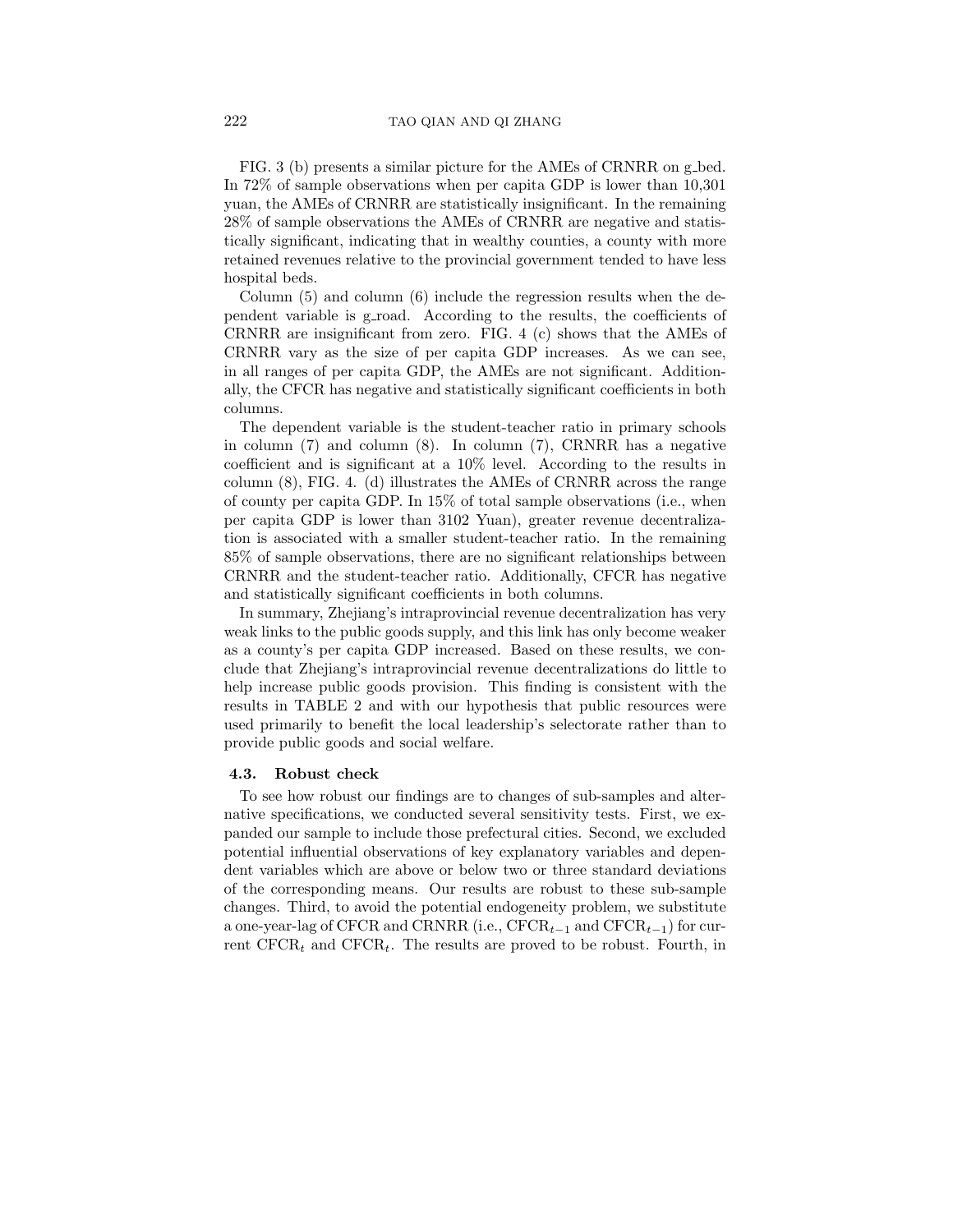current specifications the dependent variables are calculated as the growth of  $Y_s$ , in which Y stands for fiscal spending on a certain fiscal item. We then used  $Y_s$  as the dependent variable and found this did not lead to any significant changes to our current findings. Finally, we divided CRNRR into two parts: the non-transfer fiscal revenue and the transfers from the provincial government. We found this did not lead to any changes to our current findings. Given the nature of the fiscal transfers in Zhejiang, it is not surprising to have such findings.

In addition, we also compare our findings to similar studies on local governments' fiscal spending patterns to see if we can repeat their findings in our framework. For example, our results echo the findings of Duan and Zhan (2011), who found a county of Shanxi province receiving more of the center's fiscal transfers was not encouraged to spend more on public goods but, instead, more on basic construction. In fact, we also found very similar results when we used the growth of log (per capita expenditure on basic construction) as the dependent variable in our regressions. We take this as further evidence for our basic argument since the local government in China is no doubt the biggest beneficiary of basic construction made by itself.<sup>22</sup>

In a recent article by Wu and Lin (2012), they found fiscal revenue decentralization contributed to the expansion of government size. By adopting the same definition of government size (county budget revenue ratio to GDP) as the dependent variable, we found that in our regressions fiscal revenue decentralization led to bigger government and this effect is more profound in relatively wealthy counties.

#### 5. CONCLUSION

In this article we examine how county governments' fiscal expenditures were allocated for different usages and how this affected public goods provision under Zhejiang's PGC fiscal system. We argue that we should be able to better understand the pattern of county fiscal expenditures and public goods supply by pinning down the political incentive of county leaders. Because county leaders primarily care about how to secure their political life, they will distribute public expenditures first and foremost in order to benefit their selectorate, namely, the bureaucratic agencies and personnel, rather than the ordinary people under their jurisdictions. Overall, the empirical evidence supports this hypothesis.

<sup>22</sup>Remember that in Zhejiang, most transfers are from the provincial government rather than from the central government, and the transfers are sensitive to a county's own tax base, as introduced in section 3.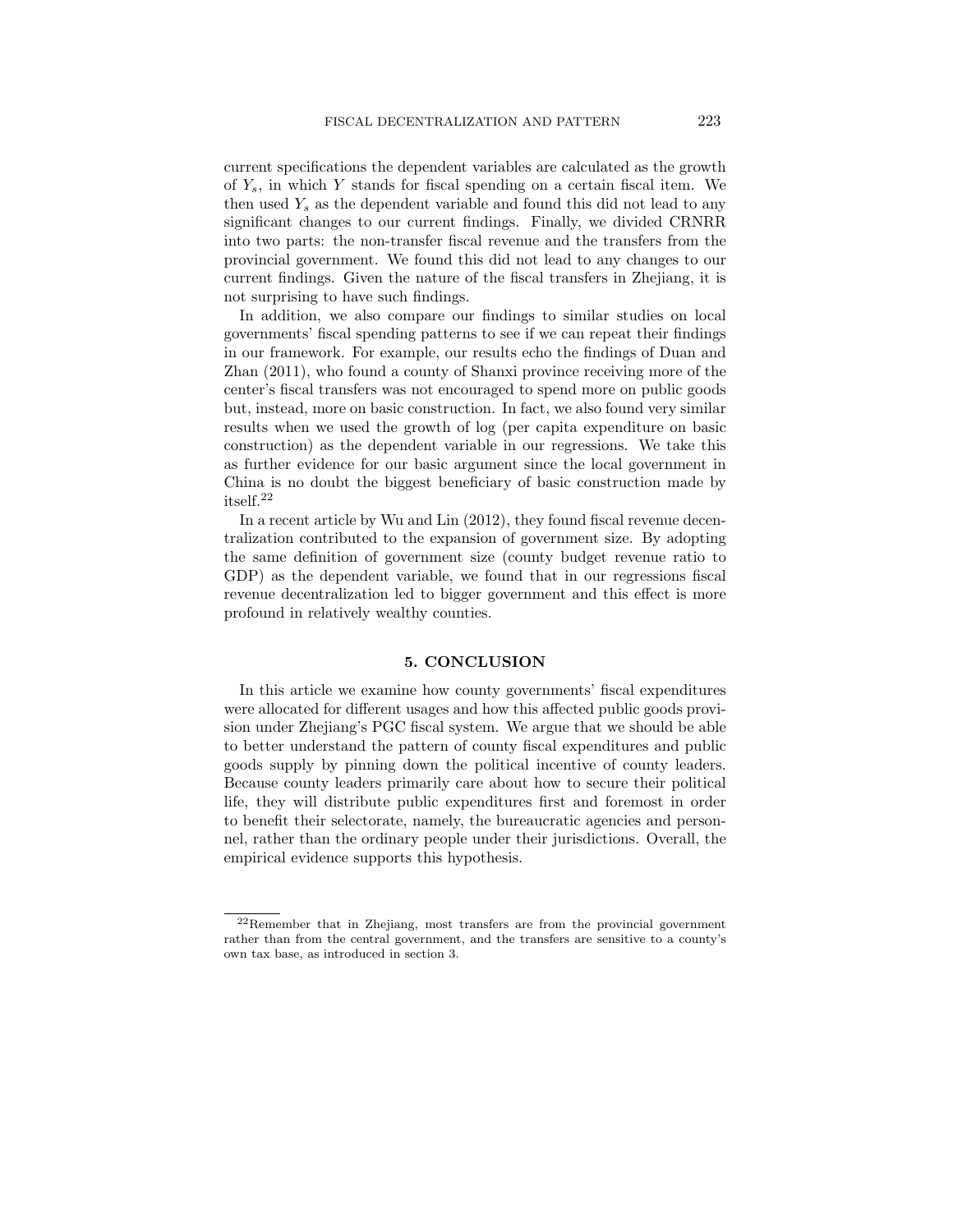Given our findings, we tend to doubt the benefit of fiscal decentralization under the current political circumstances in China. As Zhejiang's experience shows, even if fiscal revenue decentralization guaranteed sufficient fiscal autonomy for county government, the increased revenue was seldom used on social public goods and welfare. By virtue of the same reason, government fiscal decisions are likely based on narrow political considerations rather than on long-term economic prosperity and wider social interests, and, thus, the effects of Chinese fiscal decentralization on economic growth in the long run, as proposed in the literature, is questionable. In fact, if we regress economic and income growth (including per capita GDP growth, rural household per capita net income growth, and urban household per capita disposable income growth) on the fiscal revenue decentralization variable, there are no significant relationships between them.<sup>23</sup>

Although we are not optimistic about the role of fiscal decentralization, we do not believe the fiscal system should be reformed by recentralized means, i.e., shifting more revenues to the provincial government. For all the weak evidence of revenue decentralization in boosting public goods and social welfare, one possible positive effect of fiscal revenue decentralization could be that it leaves more revenue to local government, helping to decrease the likelihood of local officials becoming "grabbing hands" to the market. In addition, without changing the basic incentive of local politicians, centralizing revenue to provincial governments does not help to mitigate the problem of local officials who lack accountability to their constituents. In fact, our analysis shows that in order to solve the problems of the current fiscal system, some fundamental reforms—beyond fiscal institutions—should be included in the agenda.

#### REFERENCES

Alexeev, M.and Kurlyandskaya, G., 2003. Fiscal federalism and incentives in a Russian region. Journal of Comparative Economics 31, 20-33.

- Bardhan, P.and Mookherjee, D., 2000. Capture and Governance at Local and National Levels. American Economic Review 90, 135-139.
- Brambor, T., Clark, W.R. and Golder, M., 2006. Understanding Interaction Models: Improving Empirical Analyses. Political Analysis 14, 63-82.
- Bueno de Mesquita, B. and Smith, A., 2010. Leader Survival, Revolutions, and the Nature of Government Finance. American Journal of Political Science 54, 936-950.

Bueno de Mesquita, B., Smith, A., Siverson, R. M. and Morrow, J. D., 2003. The Logic of Political Survival. Cambridge: the MIT Press.

Cai, H. and Treisman, D., 2004 . State Corroding Federalism. Journal of Public Economics 88, 819-843.

Desai, R. M., Freinkman, L. and Goldberg, I., 2005. Fiscal federalism in rentier regions: Evidence from Russia. Journal of Comparative Economics 33, 814-834.

 $23$ The regression results are available on request.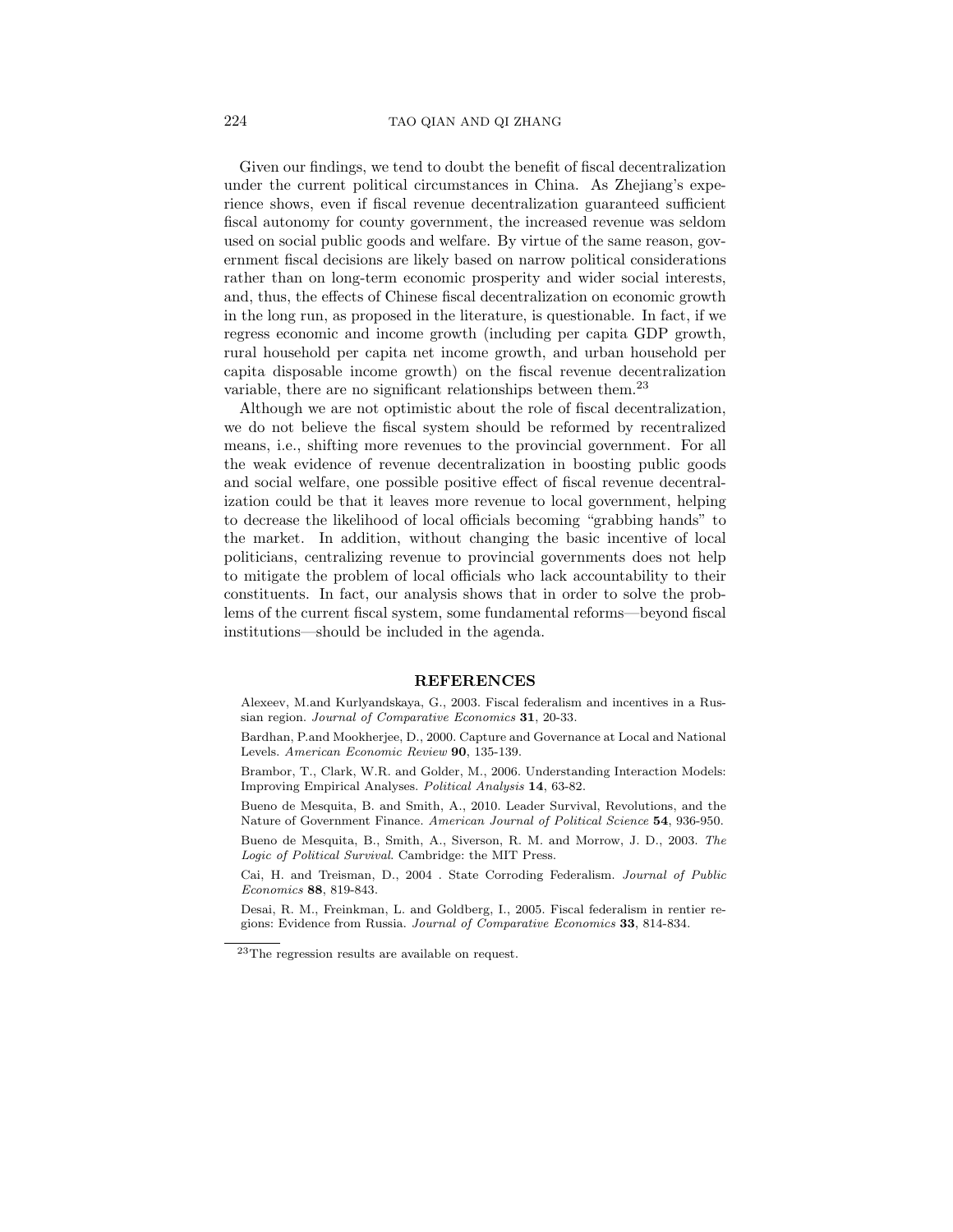Duan, H. and Zhan, J.V., 2011. Fiscal Transfer and Local Public Expenditure in China: A Case Study of Shanxi Province. The China Review 11, 57-88.

Enikolopov, R. and Zhuravskaya, E., 2007. Decentralization and political institutions. Journal of Public Economics 91, 2261-2290.

Faguet, J.-P., 2008. Decentralisation's Effects on Public Investment: Evidence and Policy Lessons from Bolivia and Colombia. Journal of Development Studies 44, 1100-1121.

Freinkman, L. and Plekhanov, A., 2009. Fiscal Decentralization in Rentier Regions: Evidence from Russia. World Development 37, 503-512.

Hayek, F.A., 1948. Individualism and Economic Order. Chicago, IL: The University of Chicago Press.

Jin, H., Qian, Y. and Weingast, B.R., 2005. Regional decentralization and fiscal incentives: Federalism, Chinese style. Journal of Public Economics 89, 1719-1742.

Keen, M. and Marchand, M., 1997. Fiscal Competition and the Pattern of Public Spending. Journal of Public Economics 66, 33-53.

Li, H. and Zhou, L.-A., 2005. Political Turnover and Economic Performance: the Incentive Role of Personnel Control in China. Journal of Public Economics 89, 1743- 1762.

Lin, J.Y. and Liu, Z., 2000. Fiscal Decentralization and Economic Growth in China. Economic Development and Cultural Change 49, 1-21.

Liu, M., Wang, J., Tao, R. and Murphy, R., 2009. The Political Economy of Earmarked Transfers in a State-Designated Poor County in Western China: Central Policies and Local Responses. The China Quarterly 200, 973-994.

Maskin, E., Qian, Y. and Xu, C.-G., 2000. Incentives, Scale Economies and Organizational Form. Review of Economic Studies 67, 359-378.

Montinola, G., Qian, Y. and Weingast, B.R., 1995. Federalism, Chinese Style: The Political Basis for Economic Success in China. World Politics 48, 50-81.

Musgrave, R.A., 1969. Theories of Fiscal Federalism. Public Finance/Finances Publiques 24, 521-532.

Neyapti, B., 2010. Fiscal decentralization and deficits: International evidence. European Journal of Political Economy 26, 155-166.

Oates, W.E., 1972. Fiscal Decentralization. New York: Harcourt Brace Jovanovich.

Oi, J., 1999. Rural China Takes Off: Institutional Foundations of Economic Reform. Berkeley: University of California Press. Qian, Y. and Weingast, B.R., 1997. Federalism as a Commitment to Perserving Market Incentives. Journal of Economic Perspectives 11, 83-92.

Riker, W.H., 1964. Federalism: Origins, Operation, Significance. Boston, MA: Little, Brown and Co.

Rodden, J., 2002. The Dilemma of Fiscal Federalism: Grants and Fiscal Performance around the World. American Journal of Political Science 46, 670-687.

Samuelson, P.A., 1954. The Pure Theory of Public Expenditure. Review of Economics and Statistics 36, 387-389.

Shirk, S., 1993. The Political Logic of Economic Reform in China. Berkeley: University of California Press.

Tiebout, C.M., 1956. A Pure Theory of Local Expenditures. Journal of Political Economy 64, 416-424.